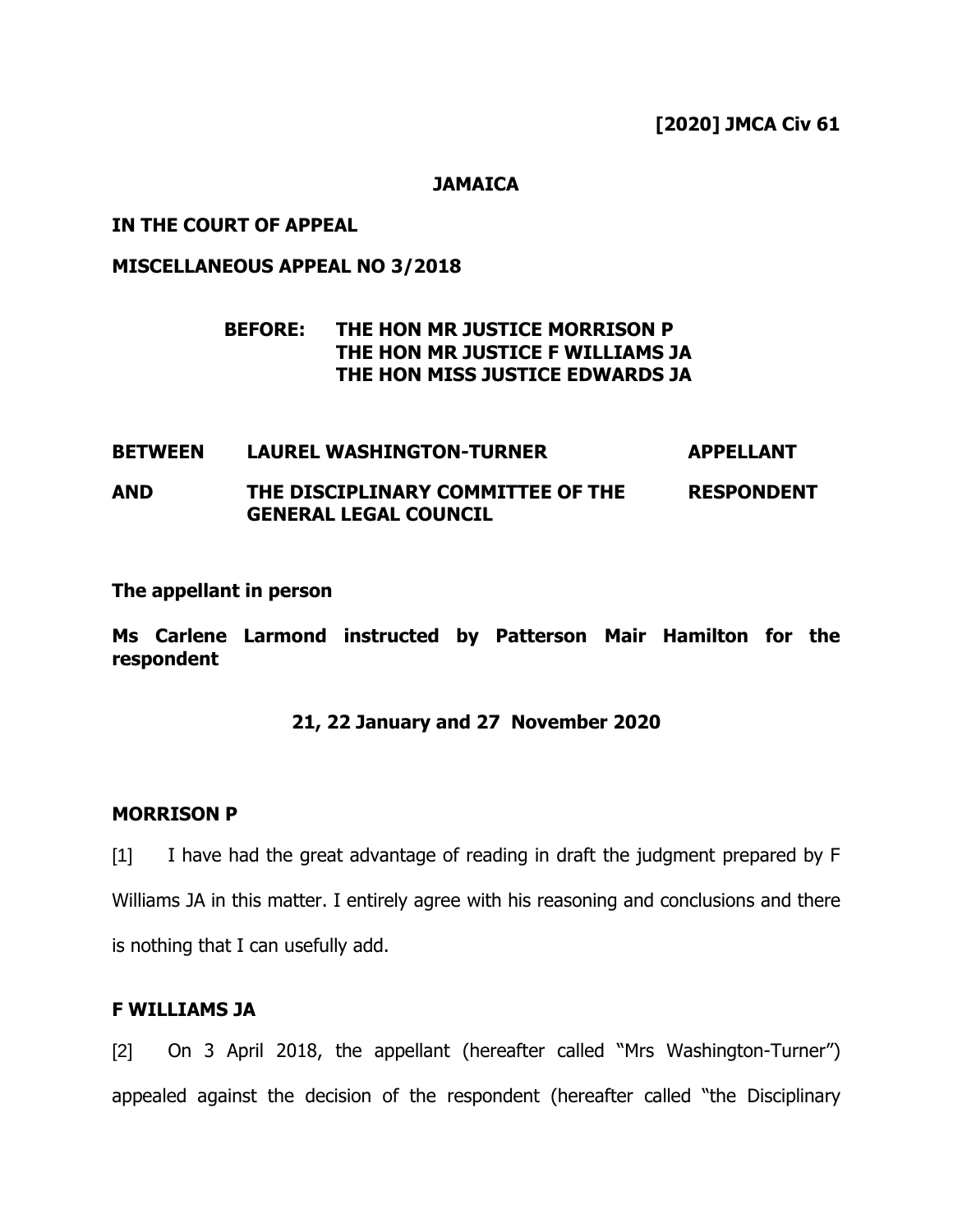Committee") dated 27 January 2018. By that decision, the Disciplinary Committee had dismissed Mrs Washington-Turner's complaint against the law firm of Brown, Godfrey, and Morgan (hereafter referred to as "the firm") on the basis that the facts that formed that complaint were insufficient to establish a *prima facie* case.

[3] Mrs Washington-Turner's notice of appeal having been filed outside the stipulated 28-day period from the date of delivery of the decision of the Disciplinary Committee (as stipulated by rule 5(1) of the Disciplinary Committee (Appeal Rules) 1972), it became necessary for her to obtain an extension of time to regularise her late filing. When the matters came before us, Miss Larmond, counsel for the Disciplinary Committee, indicated that the application for an extension of time to file the notice of appeal was not being opposed but that the substantive appeal was being challenged.

[4] Further, due to certain exigencies indicated by Mrs Washington-Turner, which included concerns regarding her age, health status and the inconvenience and expense of travelling from overseas for each hearing, the parties consented for the court to hear the application for extension of time and the appeal together.

#### **Proceedings before the Disciplinary Committee**

[5] Mrs Washington-Turner's complaint against the firm was initiated by a form of application and affidavit, both dated 22 August 2017. These are the originating documents for the making of a complaint that are prescribed by rule 3 of the fourth schedule to the Legal Profession Act ("the LPA Rules"). Other documents were given to the Disciplinary Committee by Mrs Washington-Turner. These other documents before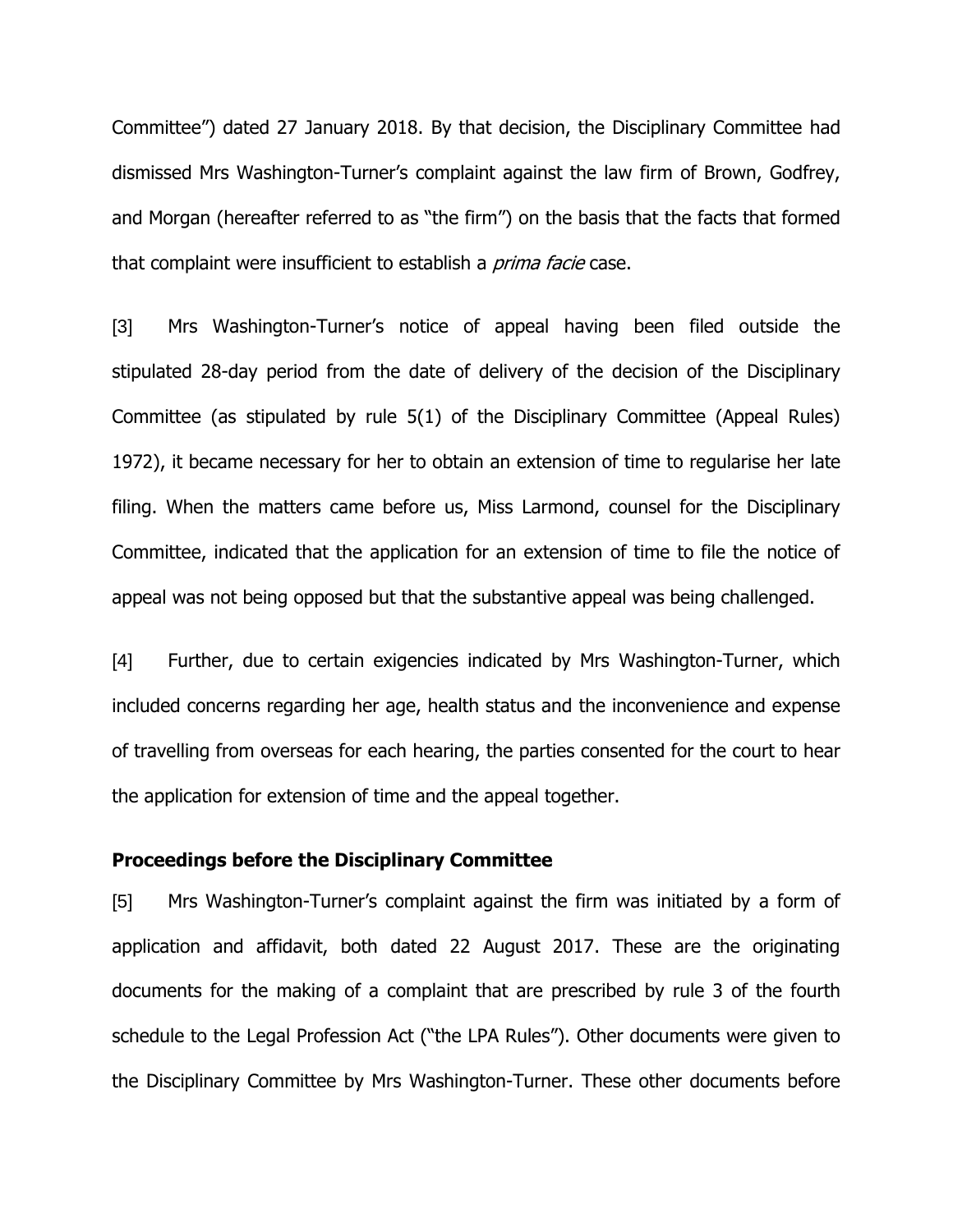the Disciplinary Committee include several emails and letters that Mrs Washington-Turner had sent to Miss Dahlia Davis, Secretary of the Disciplinary Committee of the General Legal Council ("the GLC"). Reference will subsequently be made to those items of correspondence. From a perusal of them, it is apparent that Mrs Washington-Turner chose to name the firm of attorneys rather than any individual attorney on the basis that it was the firm that she had retained.

[6] Mrs Washington-Turner's complaint came on for hearing on 27 January 2018. At that time the Disciplinary Committee considered whether a *prima facie* case had been established. In its formal order dated 6 February 2018, the Disciplinary Committee stated that, in its deliberation, having considered the form of application, affidavit evidence and the documentary evidence, *prima facie*, the complaint had not been made out against the firm.

# **The Disciplinary Committee's reasons for decision**

[7] These were the four findings proffered by the Disciplinary Committee for its decision:

- "1. No facts were stated with respect to what the Attorneys, Brown Godfrey & Morgan, were retained to do.
- 2. The facts stated in the Form of Affidavit by the Applicant sworn to by the Complainant on 22<sup>nd</sup> August, 2017 does not support any of the grounds of complaint specifically:
	- (i) They withdrew from my employment without taking reasonable steps to avoid foreseeable prejudice or injury to my position and rights as their client.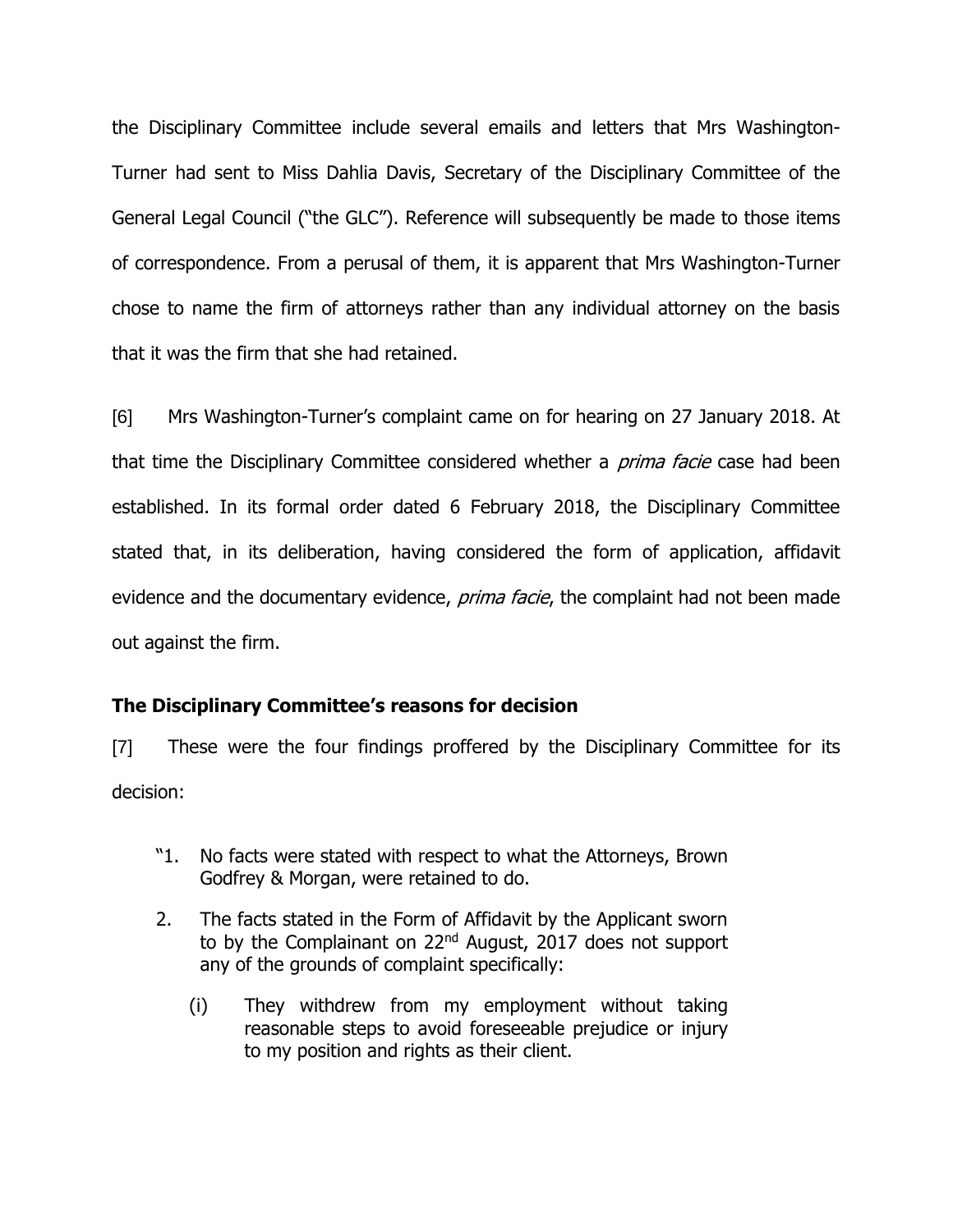- (ii) Having withdrawn from my employment they have not promptly refunded such part of the fees paid in advance as may be fair and reasonable.
- (iii) They have not provided me with information as to the progress of my business with due expedition, although I have reasonably required them to do so.
- (iv) They have not dealt with my business with all due expedition.
- (v) They have acted with my [sic] inexcusable or deplorable negligence in the performance of their duties.
- 3. There is no correlation between facts set out and the complaints made against the Attorneys.
- 4. The facts stated are inadequate to permit the Disciplinary Committee to make a finding that there is a prima facie case."

[8] It was Mrs Washington-Turner's dis-satisfaction with those findings which led to the filing of this appeal.

# **The appeal**

[9] Mrs Washington-Turner, who is self-represented, filed very expansive grounds of appeal. To a significant extent the grounds of appeal recited the factual background to her claim in the Supreme Court where she had been represented by the firm. The grounds of appeal, when assessed, in essence raise two issues regarding her contention that: (i) there was no denial by the firm of the matters set out in her affidavit; and (ii) the Disciplinary Committee had sufficient information to have concluded that a *prima* facie case had been established.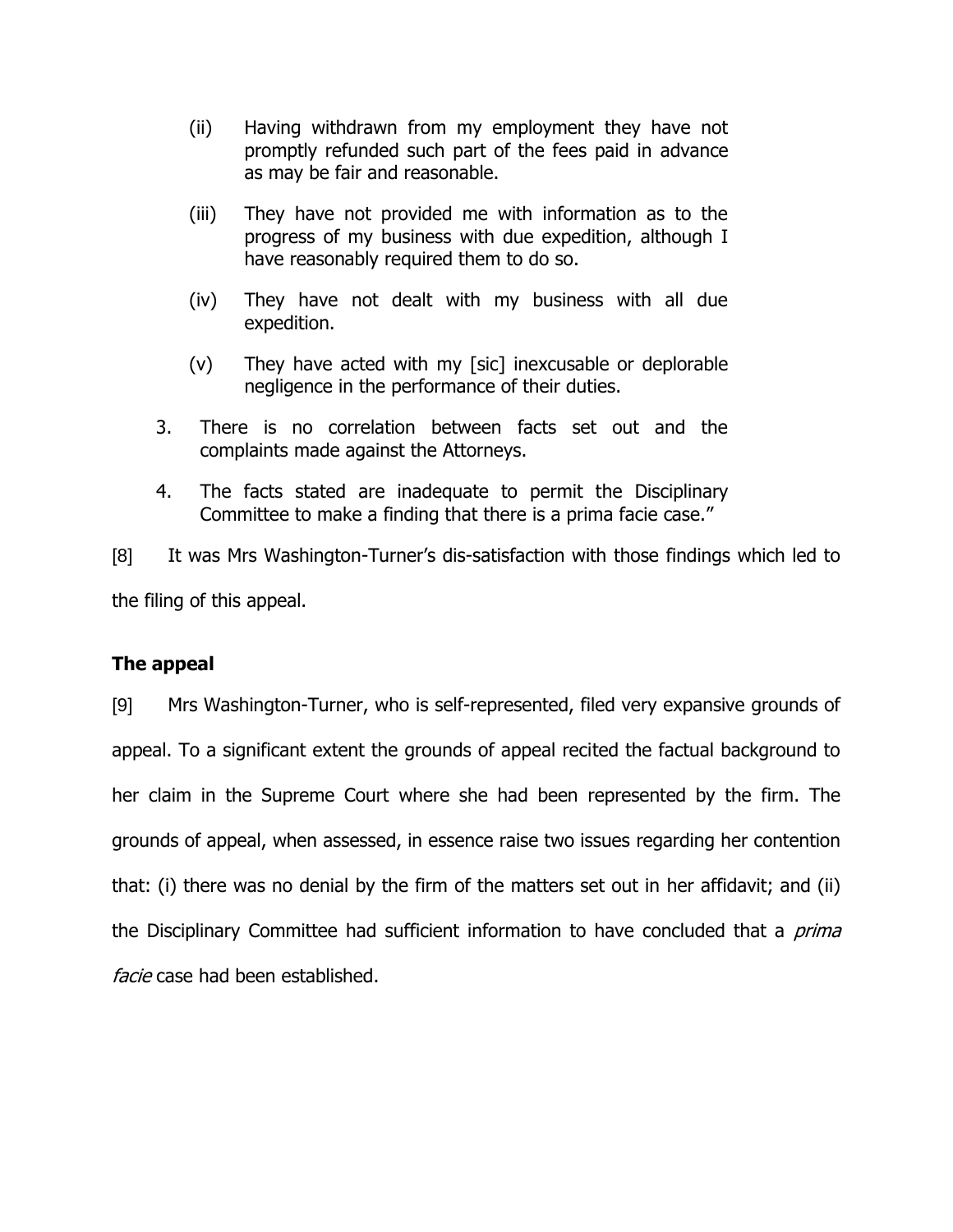#### **Submissions of Mrs Washington-Turner**

[10] Mrs Washington-Turner advanced concerns regarding issues of alleged bias and prejudice on the part of the Disciplinary Committee. She complained that the Disciplinary Committee had sided with the firm in respect of the firm's conduct. In further presenting her case, she submitted that she had retained the firm to lodge a caveat, but maintained that, while the firm had been paid in full, it had failed to complete the task it was retained to do. She argued that the failure of the firm to complete the job had caused her pain and suffering and had delayed the progression of her matter in the Supreme Court.

[11] Mrs Washington-Turner further submitted that counsel that had been engaged subsequent to the firm's withdrawal from the matter had been absent from a pre-trial review held on 3 October 2019. She argued that that absence caused the pre-trial review to be re-scheduled to 11 December 2019, and the trial date of January 2020 to be pushed back further to the year 2025. She stated that she was again forced to obtain new legal representation.

#### **Submissions for the Disciplinary Committee**

[12] Ms Larmond, in her economical style of submitting, condensed the grounds of appeal into two questions, as follows:

> (i) Was the Committee bound to find that a *prima facie* case had been made out against the respondent attorneys in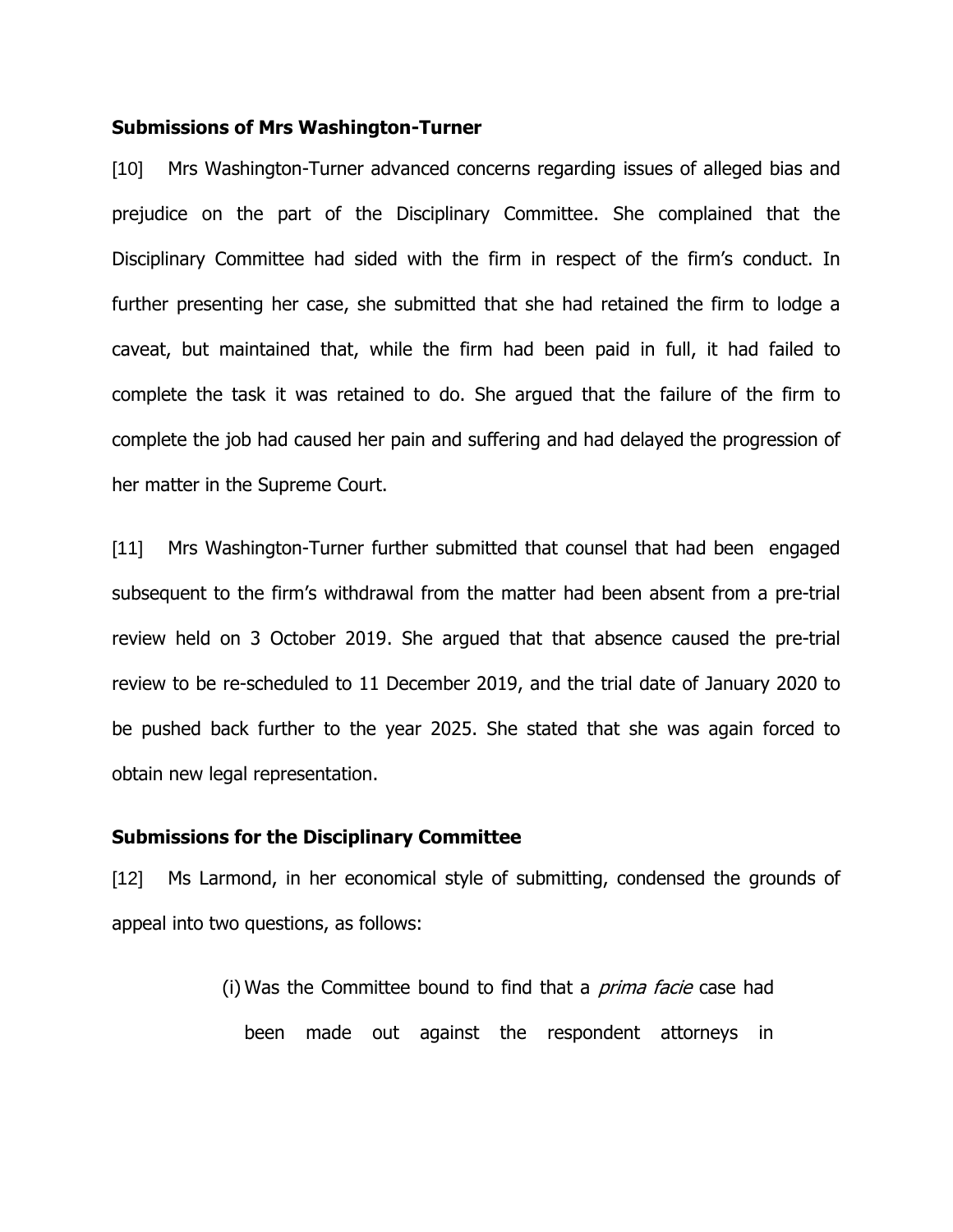circumstances where the said attorneys did not deny the allegations?

(ii) On the material before it, was the Disciplinary Committee correct in its finding that the complaint against the attorneys was not made out?

[13] In relation to the first issue, counsel submitted that the Disciplinary Committee had considered the application, affidavit and documentary evidence (representing pieces of correspondence between Mrs Washington–Turner and the GLC prior to the complaint being filed), in accordance with the rules, at its meeting held on 27 January 2018. Counsel explained that there had been no response received from the firm, and as such, none was considered by the Disciplinary Committee at its hearing.

[14] Counsel advanced the position that the Disciplinary Committee's decision was not invalidated by the lack of response by the firm, as rule 4(3) of the LPA Rules states that: "the Committee shall consider the application and the response thereto (**if any**)" (emphasis added). That wording, it was submitted, clearly contemplated circumstances in which there is a lack of response from an attorney. Accordingly, where no response was provided by an attorney, at the stage of determining whether a *prima facie* case existed, that factor alone could not invalidate the decision of the Disciplinary Committee or automatically result in a finding that there is a *prima facie* case to answer.

[15] In relation to the second issue, counsel submitted that the affidavit contained no statement of what the firm was retained to do. Counsel contended that, even if the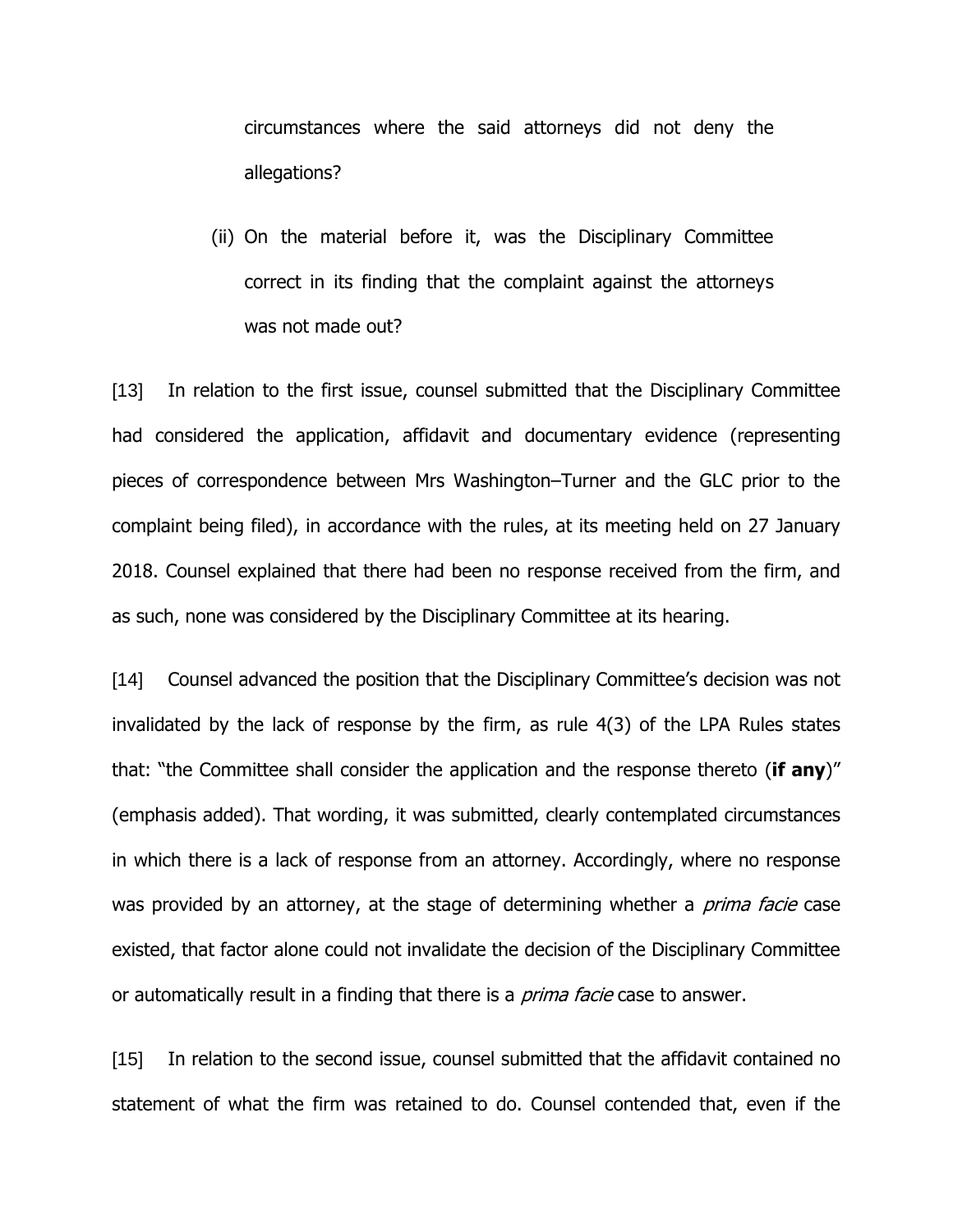reference in emails dated 9 and 10 May 2017, sent from Mrs Washington-Turner to the General Legal Council (that the firm was retained to represent her in court) could be gleaned as an indication of what the firm was retained to do, the information before the Disciplinary Committee demonstrated that the firm had in fact represented Mrs Washington–Turner in court proceedings. Counsel submitted that, from the correspondence sent to Miss Dahlia Davis, it was evident that the firm had filed claim no 2014 HCV 05631 on behalf of Mrs Washington-Turner, which claim had proceeded to mediation at which Mrs Washington-Turner was represented by Mr Canute Brown of the firm.

[16] In relation to Mrs Washington-Turner's allegation that the firm had been retained to lodge a caveat, counsel submitted that there had been no such allegation before the Disciplinary Committee.

[17] Counsel argued that it would have been reasonable for the Disciplinary Committee to have found that the facts did not support Mrs Washington-Turner's allegation that she was entitled to a refund. Counsel further submitted that there was no evidence of payment made in advance.

[18] Counsel further submitted that, whereas Mrs Washington-Turner contended that the attorneys had ignored her letters requesting them to file the mediation report, the facts disclosed that the mediation report was filed within a year and the matter put back before the court. Counsel submitted that there was no evidence in her affidavit of those alleged enquires by her of the firm, as the documentation showed letters sent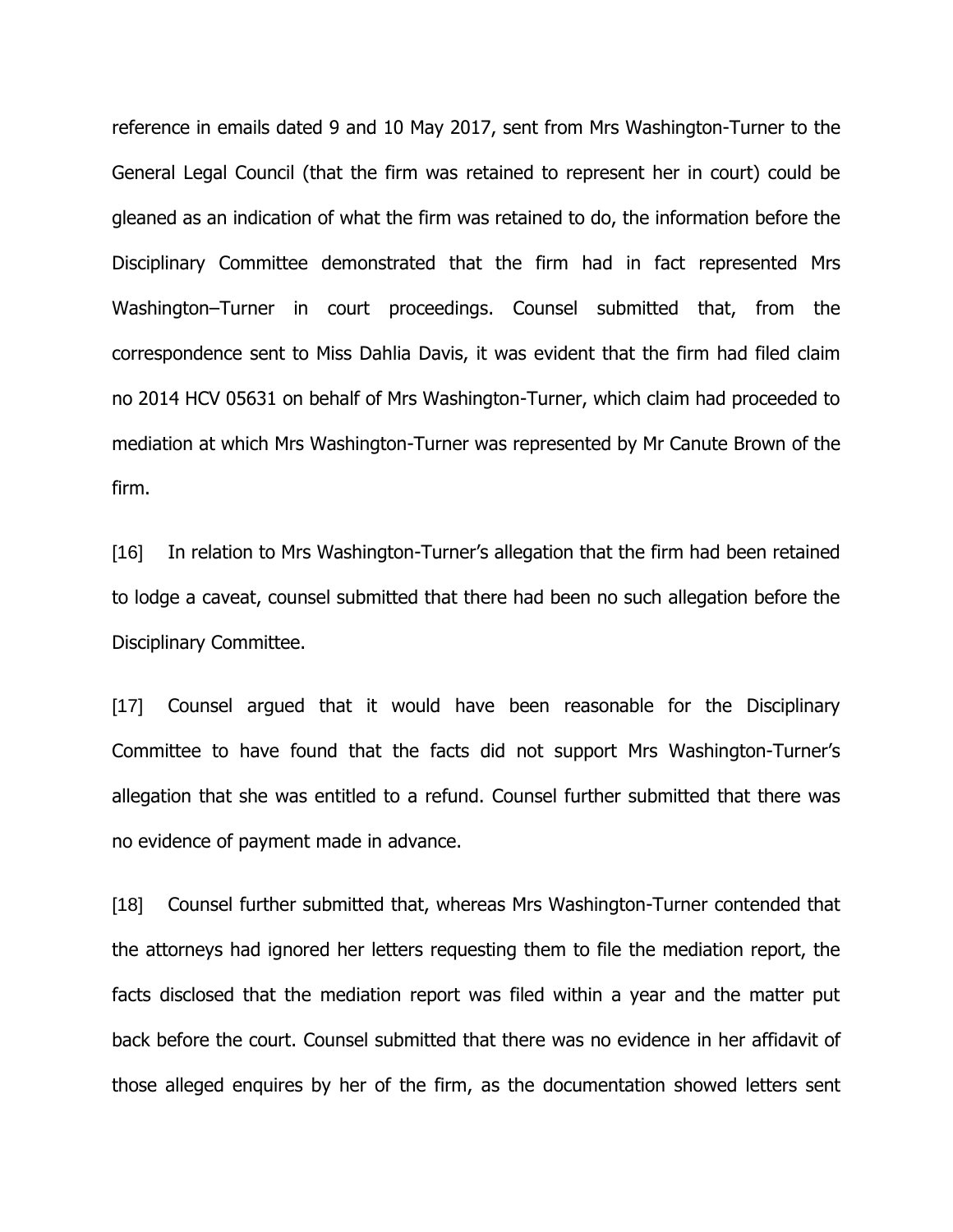directly to the mediator. Furthermore, she submitted, the blame for the delay in the matter rested with the mediator for not having filed the mediation report.

[19] Counsel submitted that no issue had been taken with Mrs Washington-Turner's allegation that the firm had withdrawn from her employment on 30 June 2017 as, according to her, other counsel had been retained by 3 July 2017. Further, it was contended, the complaint made by Mrs Washington-Turner might have had some bearing on the firm's withdrawal from her employment, in circumstances where there had been no evidence of any prejudice suffered by Mrs Washington-Turner as a result of the termination of the retainer.

### **Preliminary point**

[20] Counsel for the Disciplinary Committee indicated that the documents contained in the supplemental bundle filed by Mrs Washington-Turner had not been before the Disciplinary Committee for its consideration. Mrs Washington-Tuner took no objection to that position. Accordingly, in keeping with well-established rules that govern our review of a matter of this nature, the court's adjudication upon this matter is limited to the documentary evidence that was placed before the Disciplinary Committee.

#### **The approach of this court**

[21] In respect of what this court's approach ought to be in considering an appeal of this nature, there are a number of guiding principles to which we must have regard. First, this being an appeal against the exercise of a discretion vested in the Disciplinary Committee, there are several hurdles which the appellant must overcome. These have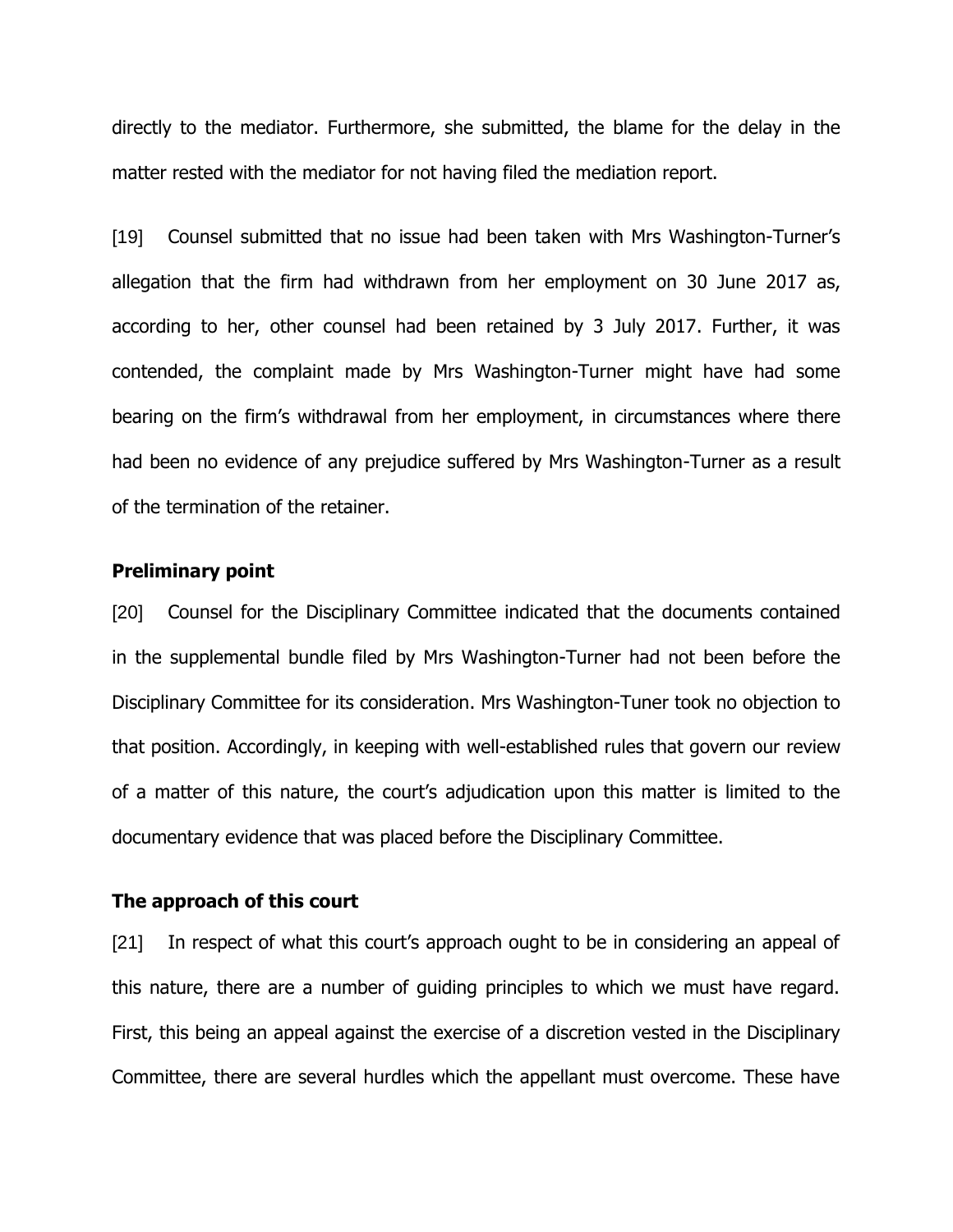been set out, for example, in the case of **The Attorney General v John MacKay**

[2012] JMCA App 1, per Morrison JA (as he then was) at paragraphs [19] and [20] as

follows:

"[19] It is common ground that the proposed appeal in this case will be an appeal from Anderson J's exercise of the discretion given to him by rule 13.3(1) of the CPR to set aside a default judgment in the circumstances set out in the rule. It follows from this that the proposed appeal will naturally attract Lord Diplock's well-known caution in **Hadmor Productions Ltd v Hamilton** [1982] 1 All ER 1042, 1046 (which, although originally given in the context of an appeal from the grant of an interlocutory injunction, has since been taken to be of general application):

'[The appellate court] must defer to the judge's exercise of his discretion and must not interfere with it merely on the ground that the members of the appellate court would have exercised the discretion differently.'

[20] This court will therefore only set aside the exercise of a discretion by a judge on an interlocutory application on the ground that it was based on a misunderstanding by the judge of the law or of the evidence before him, or on an inference - that particular facts existed or did not exist which can be shown to be demonstrably wrong, or where the judge's decision 'is so aberrant that it must be set aside on the ground that no judge regardful of his duty to act judicially could have reached it'." (Emphasis added).

[22] Another consideration of at least equal importance has to do with the approach

of courts to appeals from a disciplinary committee composed of experienced members

of a particular profession. In the case of **Re: A Solicitor** [1974] 3 All ER 853, at page

859, it was put thus by Lord Widgery CJ:

"It has been laid down over and over again that the decision as to what is professional misconduct is primarily a matter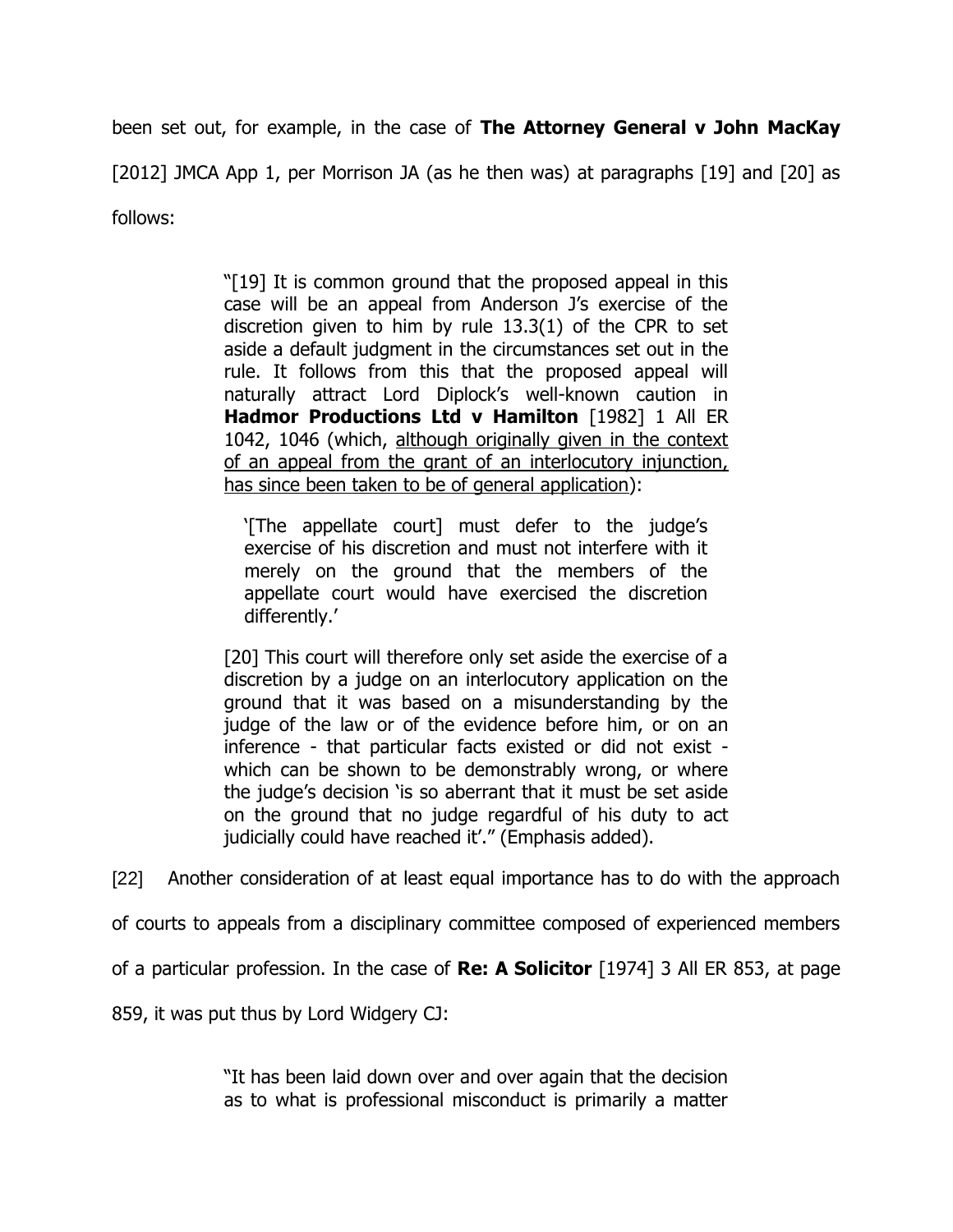for the profession expressed through its own channels, including the disciplinary committee. I do not, therefore, for one moment question that if a properly constituted disciplinary committee says that this is the standard now required of solicitors that this court ought to accept that that is so and not endeavour to substitute any views of its own on the subject."

### **Issues**

[23] In our view, this appeal may be fairly disposed of by the resolution of the following two issues:

- (i) Was the decision of the Disciplinary Committee invalidated by the lack of response from the attorneys?
- (ii) Was the Disciplinary Committee correct in its finding that there were

insufficient facts to establish a *prima facie* case, having regard to the

form of affidavit and the documentary evidence?

# **Issue (i) was the decision of the Disciplinary Committee invalidated by a lack of response from the attorneys?**

[24] Rule 4 of the LPA Rules sets out the procedure for treating with the hearing of

an application made pursuant to section 12 of the Legal Profession Act. It provides that:

"4.-(1) Before fixing a day for the hearing of any application under rule 3, the Committee—

- (a) may require the applicant to supply such further documents or information relating to the allegations as the Committee thinks fit; and
- (b) shall serve on the attorney against whom the application is made a copy of the application and the affidavit in support thereof, together with all other relevant documents and information.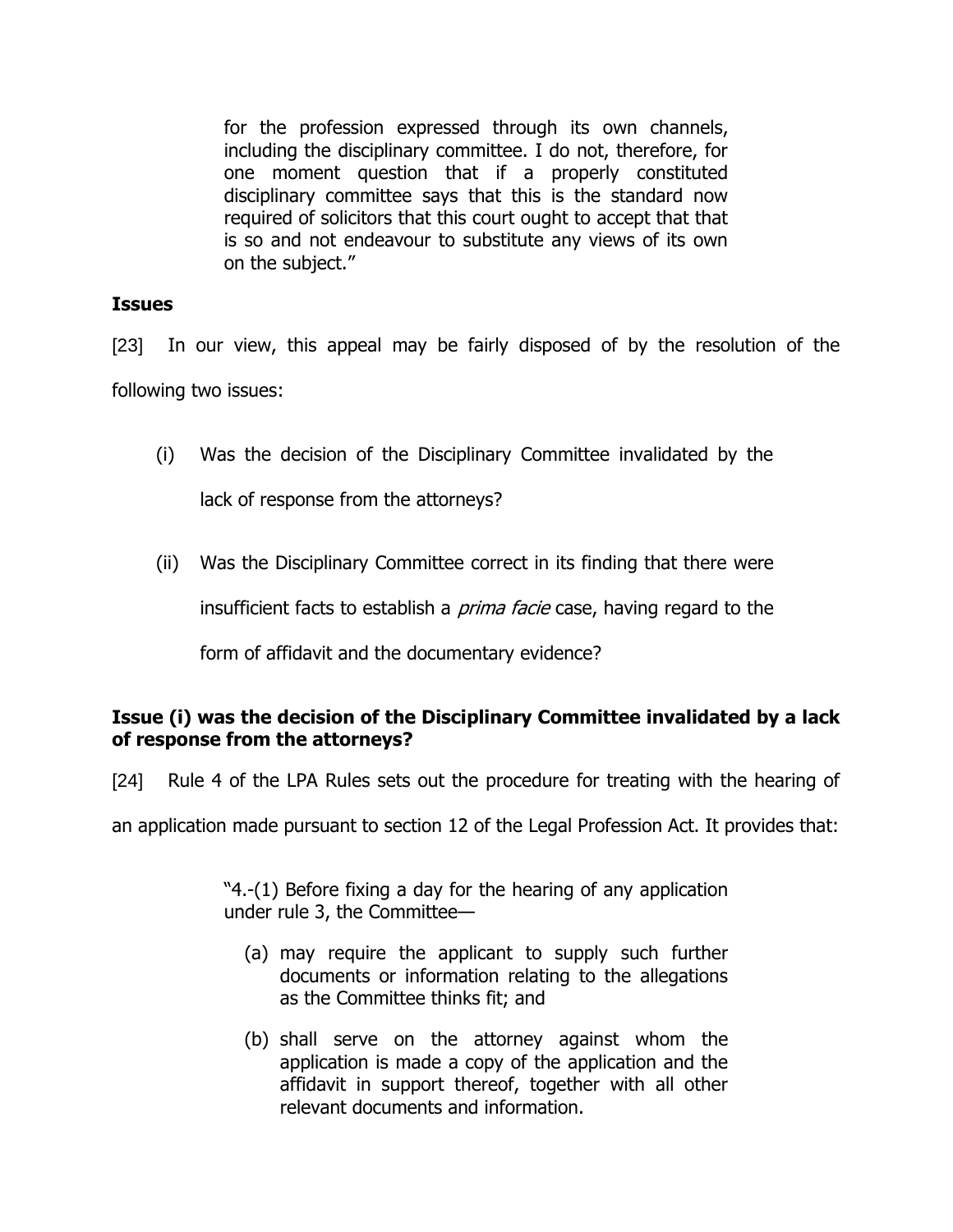(2) An attorney who is served under paragraph (1)(b) shall, within forty-two days of such service, respond, in the form of an affidavit, to the application.

(3) Upon the expiration of the period mentioned in paragraph (2), the Committee shall consider the application and the response thereto (if any), and if the Committee is of the opinion that-

- (a) a prima facie case is shown, the Committee shall proceed in accordance with rule 5;
- (b) no prima facie case is shown, the Committee may dismiss the application without requiring the attorney to answer the allegation."

# [25] Phillips JA, in the case of **Oswest Senior Smith v General Legal Council and**

**Lisa Palmer Hamilton** [2018] JMCA Civ 26, sought to shed light on the proper

construction to be placed on the above-stated provision. The learned judge of appeal

therein stated that:

"[59] Subsequent to the amendment, the Committee may still require further information from the applicant, but the next step is to serve the attorney against whom the application was made with a copy of the application and affidavit in support, together with all other relevant documentation or information. The attorney must then, within 42 days of such service, respond to the allegations made through material/documentation and must do so in the form of an affidavit. On the expiration of the said 42 days the Committee must consider the application and the response of the attorney (if any). If in the Committee's opinion a prima facie case has been shown, then it must fix a date for the hearing of the matter, and serve notice of that date on the appellant and the attorney at least 21 days before the hearing pursuant to rule 5 of the Rules. If, however, in the opinion of the Committee a prima facie case has not been shown, then the Committee shall dismiss the application."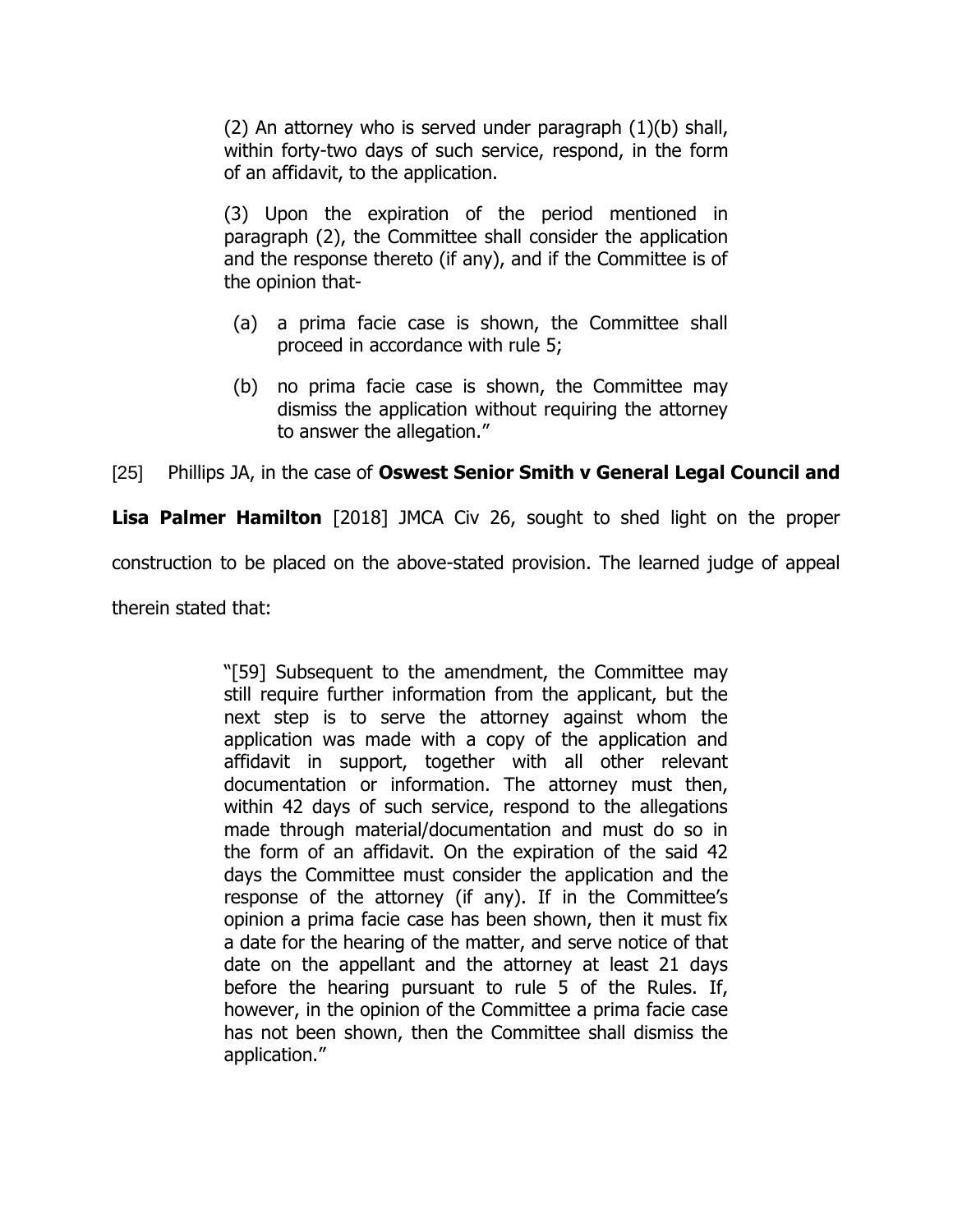[26] What is clear is that the rules contemplate that an attorney against whom an application is made ought to be served with the documents constituting the application. Further, a response via affidavit is required from the attorney within 42 days of his or her being served with the application. Rule 4(3), however, empowers the Disciplinary Committee to consider the application, along with a response, "if any", at the expiration of the 42-day period. What must be inferred from the inclusion of the phrase "if any" is, therefore, that the Disciplinary Committee can decide whether a *prima facie* case exists, even in the event of a lack of response from the attorney. Accordingly, the lack of response from an attorney (thus creating a situation where the allegations are not denied), could not, by itself, be the sole or primary basis on which a *prima facie* case is found to exist. Regard must be had to the complainant's allegations themselves and to the material submitted in support thereof.

[27] The appellant, therefore, fails on this issue.

# **Issue (ii): was the Disciplinary Committee correct in its finding that there were insufficient facts to establish a prima facie case, having regard to the form of affidavit and the documentary evidence?**

[28] Section 12 of the Legal Profession Act permits an aggrieved person to file a complaint against an attorney on the basis of conduct which amounts to professional misconduct. It makes the following provision:

> "Any person alleging himself aggrieved by an act of professional misconduct (including any default) committed by an attorney may apply to the Committee to require the attorney **to answer allegations contained in an affidavit** made by such person…" (Emphasis supplied)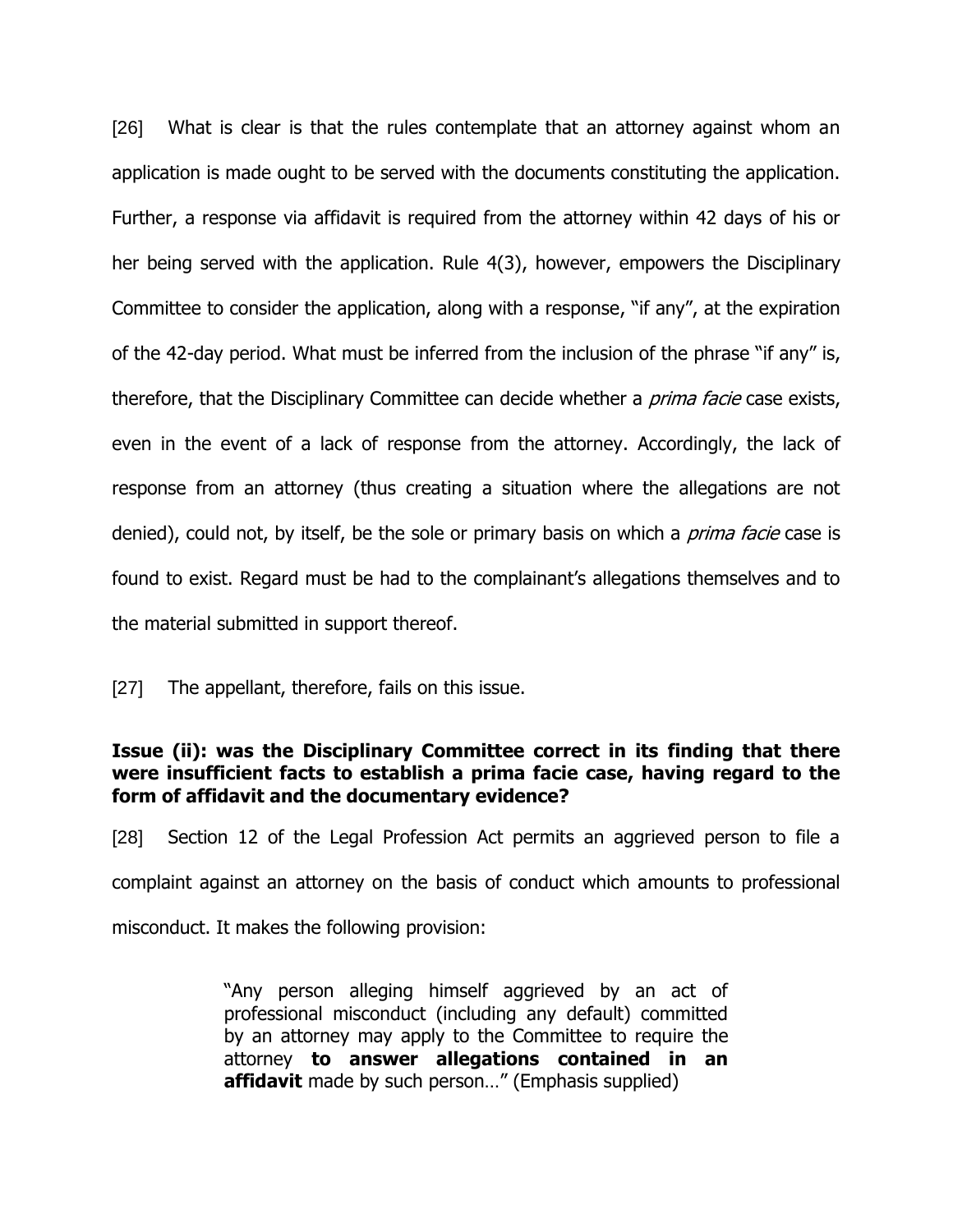# [29] Additionally, rule 3 of the LPA Rules requires that:

"An application to the Committee to require an attorney **to answer allegations contained in an affidavit** shall be in writing under the hand of the applicant in Form 1 of the Schedule to these Rules and shall be sent to the secretary, together with **an affidavit by the applicant in Form 2 of the Schedule to these Rules stating the matters of fact on which he relies in support of his application**." (Emphasis supplied)

[30] The essence of these two provisions is that the allegations an attorney is called upon to answer ought to be contained in an affidavit in the prescribed form. Further, the affidavit in question ought to state the facts being relied upon to ground the allegations.

[31] Rule 4(1)(a) of the LPA Rules, which has previously been cited, makes provision for the Committee to require further information relating to the allegations as the Committee thinks fit. Further, rule 17 goes on to make provision for amendments and additions to an affidavit. Rule 17 states that:

> "If upon the hearing it appears to the Committee that the allegations in the affidavit require to be amended or added to, the Committee may permit such amendment or addition, and may require the same to be embodied in a further affidavit, if in the judgment of the Committee such amendment or addition is not within the scope of the original affidavit, so, however, that if such amendment or addition be such as to take the attorney by surprise or prejudice the conduct of his case, the Committee shall grant an adjournment of the hearing upon such terms as to costs or otherwise as to the Committee may appear just."

[32] Pursuant to rule  $4(1)(a)$ , therefore, the Disciplinary Committee has power to require additional information prior to the hearing; and pursuant to rule 17, upon the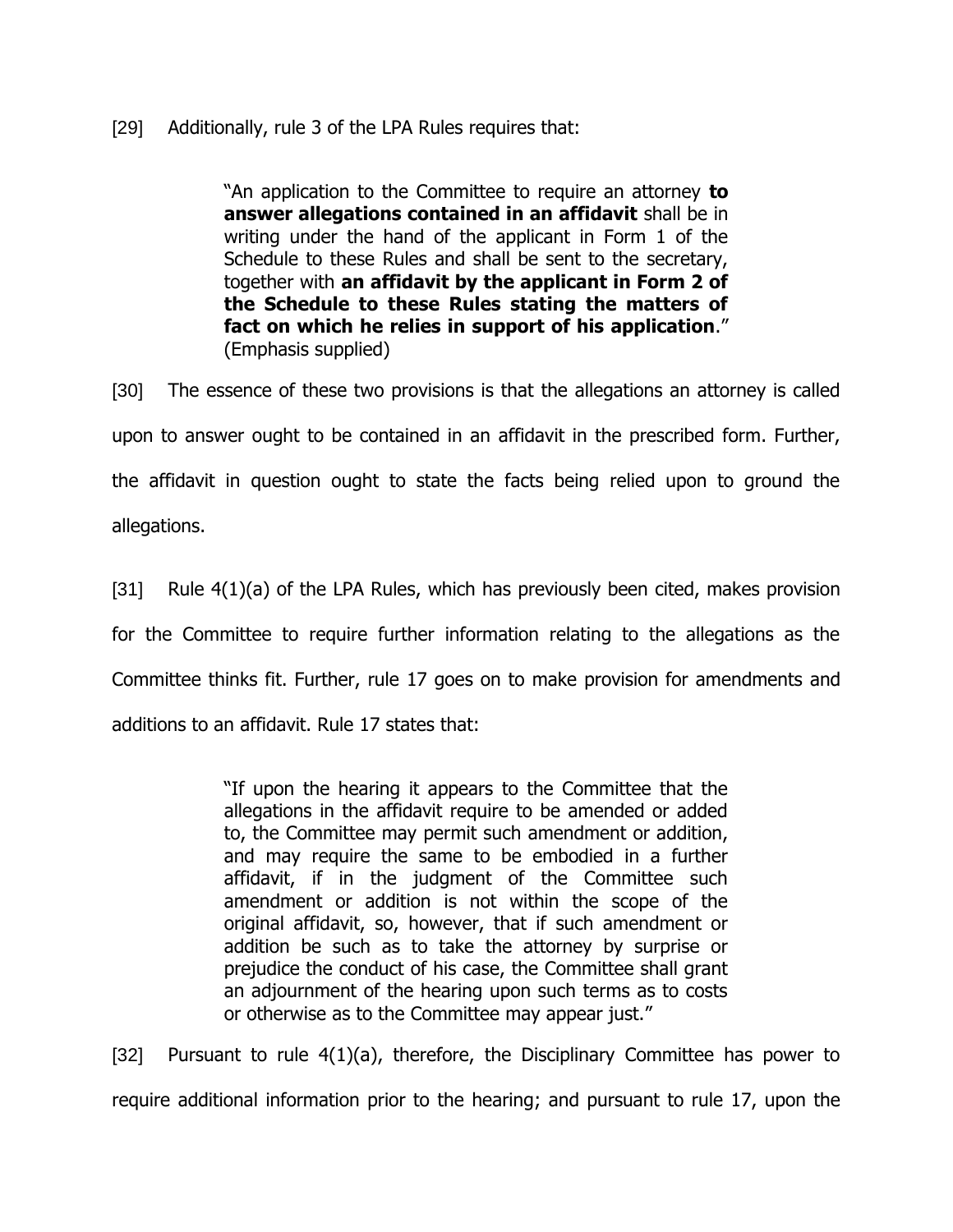hearing the Disciplinary Committee is at liberty to exercise its discretion to allow for an amendment, addition or further affidavit where the circumstances so require. Consideration may also be given to the position of the attorney by the grant of an appropriate adjournment to prevent prejudice. Rule 17 omits mentioning whether this avenue is available at the stage of the consideration of whether a *prima facie* case exists or whether the complaint has been proven. It is important to note, however, that the question of whether a request is made for a further or additional affidavit is a matter that falls entirely within the discretion of the Disciplinary Committee. There is no allegation here that that particular discretion was improperly exercised. Additionally, there is no proof otherwise of an improper exercise of that discretion. It is therefore necessary to keep firmly in mind the guidance in the case of **The Attorney General v John MacKay, in considering this issue.** 

[33] Our analysis of the matter also leads to a consideration of the question of what constitutes a prima facie case. The decision of this court in **McCalla v Disciplinary Committee of the General Legal Council** (1994) 49 WIR 213 explores this issue. While the facts of this case are irrelevant for the purposes of this appeal, Rattray P, at page 230, in discussing rule 4 of the LPA Rules, enunciated the following relevant principle:

> "In my view, all this rule provides is that before a date for hearing is fixed a decision must be taken by the Disciplinary Committee based, not on evidence (since none is before it at this stage), but upon the nature of the allegations as to whether this is a matter on which the committee should proceed. If the matter is trivial or frivolous there does not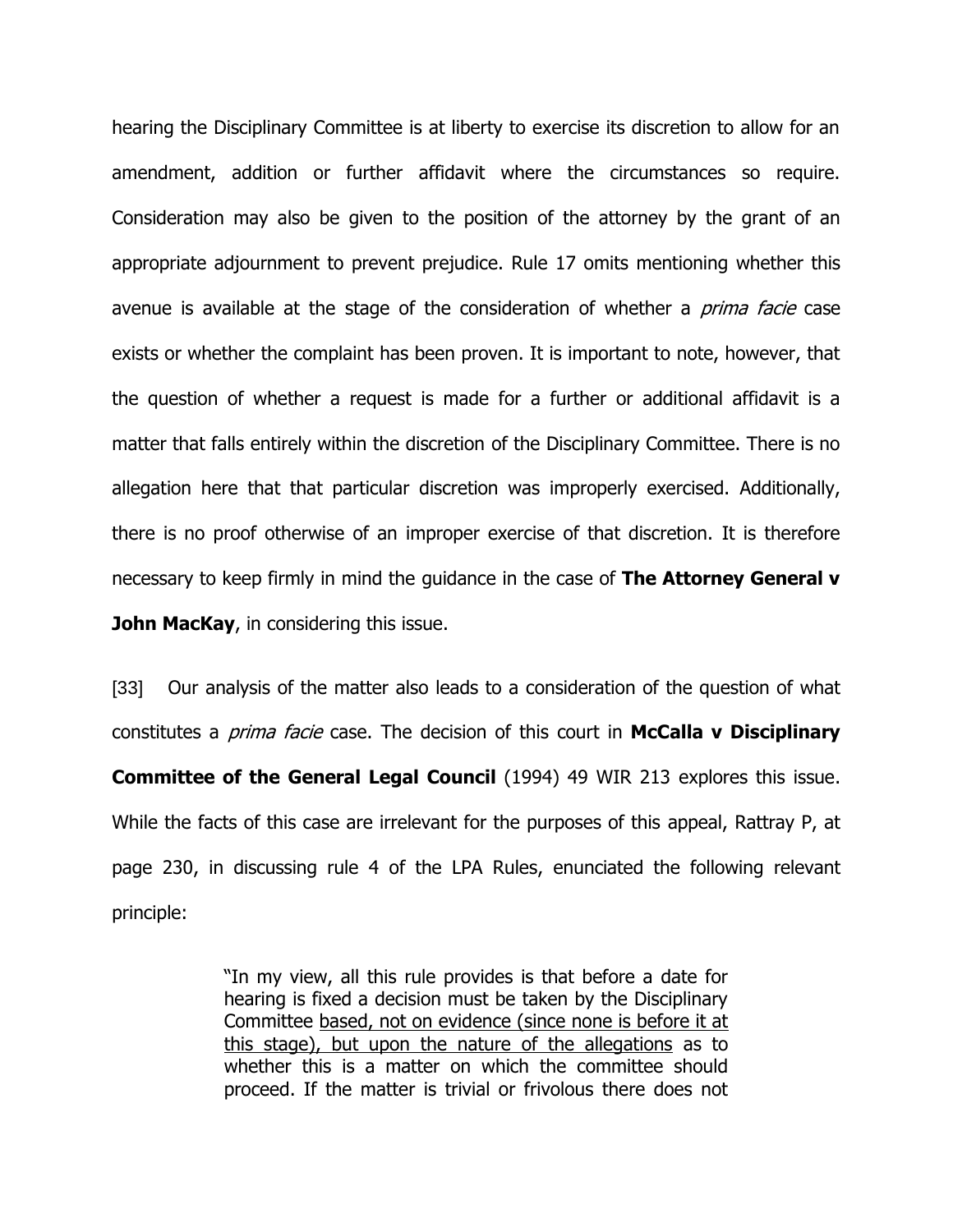exist 'a prima facie case' for the committee to proceed to trial. Frivolous allegations may be made against attorneys at law, the frivolity of which is evident and this provides for the committee a process by which it can weed out insubstantial complaints and clear the list of matters unmeritorious." (Emphasis added)

[34] In the same judgment, Wright JA, at page 249, opined that:

"In my judgment, the provision...for the dismissal of the complaint where no prima facie case is shown simply indicates the meaning in the rule which is a case serious enough to require a response from the attorney. It would be ridiculous to summon an attorney to answer charges which are frivolous or misconceived. In such cases the prima facie case required by the rule would not have been shown."

[35] Accepting the above dicta, it seems to the court that the Disciplinary Committee, at the stage of "the prima facie test" is tasked with determining whether, on the one hand, the complaint is a frivolous and vexatious one, or whether, on the other hand, the complaint is of such a nature so as to either (a) require a response from the attorney; or, more importantly, (b) whether or not such a response is requested or received, to warrant further consideration.

[36] Accordingly, the Disciplinary Committee was required to consider the form of affidavit containing the facts supporting the allegations, in addition to the other documents presented in coming to its decision.

# A. The form of application and affidavit

[37] The form of application relied on the grounds of complaint set out in the affidavit. These grounds allege conduct unbecoming of an attorney on the part of the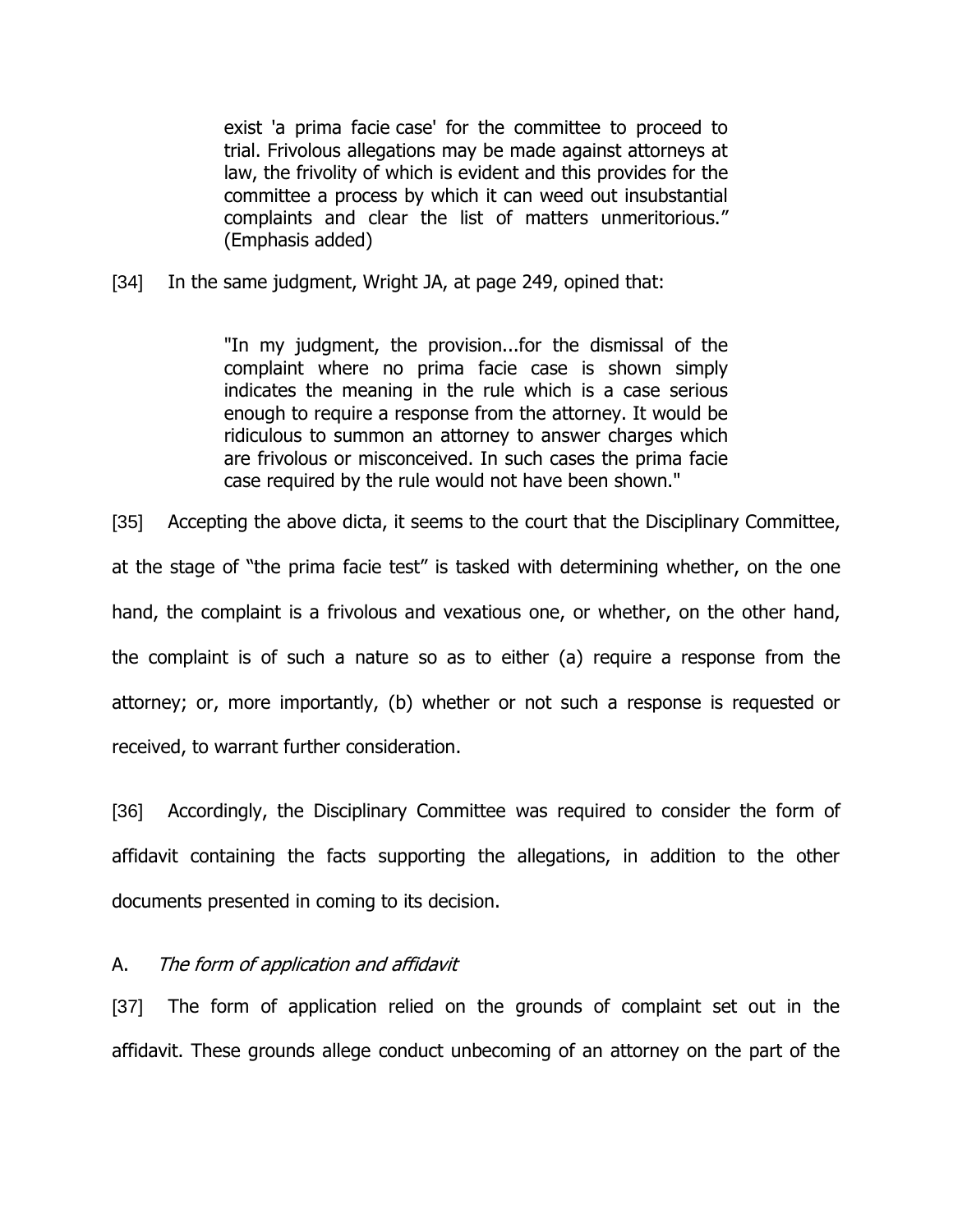firm. The affidavit contains the averments of Mrs Washington-Turner and is set out

below omitting only her personal information. The following are its contents:

# "FORM OF AFFIDAVIT BY APPLICANT

……

(2) That (g) I employed Brown, Godfrey & Morgan, 2 Murray Street, Savanna La Mar, Westmoreland, Jamaica, W.I on December 2, 2013 as stated hereunder

I paid money to Brown, Godfrey & Morgan:

- (3)(h) 12/2/13=\$70,000(J);01/13/14=\$85,000(J); 12/17/14=\$80,000; 6/22/16=\$45,000; 6/22/16=\$12,000
- (g) Set out facts complained of
- 1. December, 3, 2013 Defendant & gang attacked me in my house at Cave, Westmoreland, knocked me unconscious. I suffered a concussion. Reported to attorneys December 5, 2013. Attorneys expressed threats they received from defendant and gang.
- 2. 11/14 attys said 'Come prepared to settle your affairs in 12/14'. December 2014- no settlement
- 3.  $01/15/$  to  $12/15$  'Mediation to be schedule' no mediation scheduled. Made several inquiries and requests – they planned to informed me.
- 4. 6/23/16 Mediation-no agreement made; no report filed. Numerous inquiries by email and phone callswas told court was on recess. Suggested consulting the Mediator. They ignored me countless times.
- 5. June 29, 2016-pictures taken of my house revealed destruction and deplorable condition of house and yard. Attorneys shocked and asked what has my caretaker been doing. Told them defendant and gang threatened my caretaker if he does anything to maintain my property.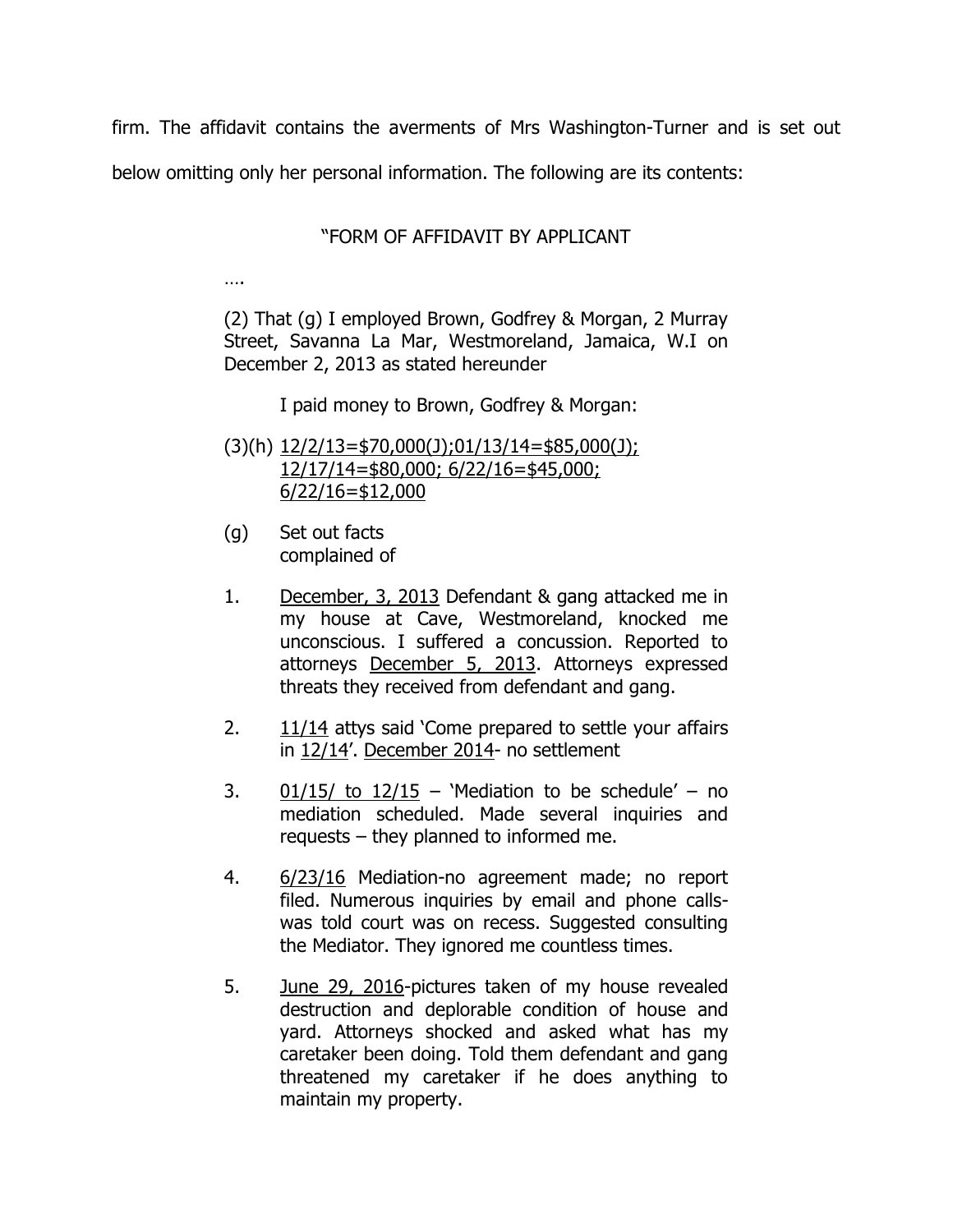- 6. May 2, 2017 attorney requested proof of payment. I provided evidence & got no response. May 2017, I complained to Jamaica Legal Council against Brown Godfrey and Morgan. At the Supreme Court on June 30, 2017 the firm served me papers withdrawing from my employment and left me devastated.
- (1) Set out shortly the ground of complaint

(4) The complaint I made against the Attorney-at-law is that he (i)

- (i) They withdrew from my employment without taking reasonable steps to avoid foreseeable prejudice or injury to my position and rights as their client.
- (ii) Having withdrawn from my employment they have not promptly refunded such part of the fees paid in advance as may be fair and reasonable.
- (iii) They have not provided me with all information as to the progress of my business with due expedition, although I have reasonably required them to do so.
- (iv) They have not dealt with my business with due expedition.
- (v) They have acted with inexcusable or deplorable negligence in the performance of their duties."

[38] From an examination of the affidavit, the facts complained of in relation to the

grounds of complaint are essentially that:

i) In November 2014, Mrs Washington-Turner's attorneys told her

that she should come prepared to settle her affairs in December

2014 but that at that time they remained unsettled.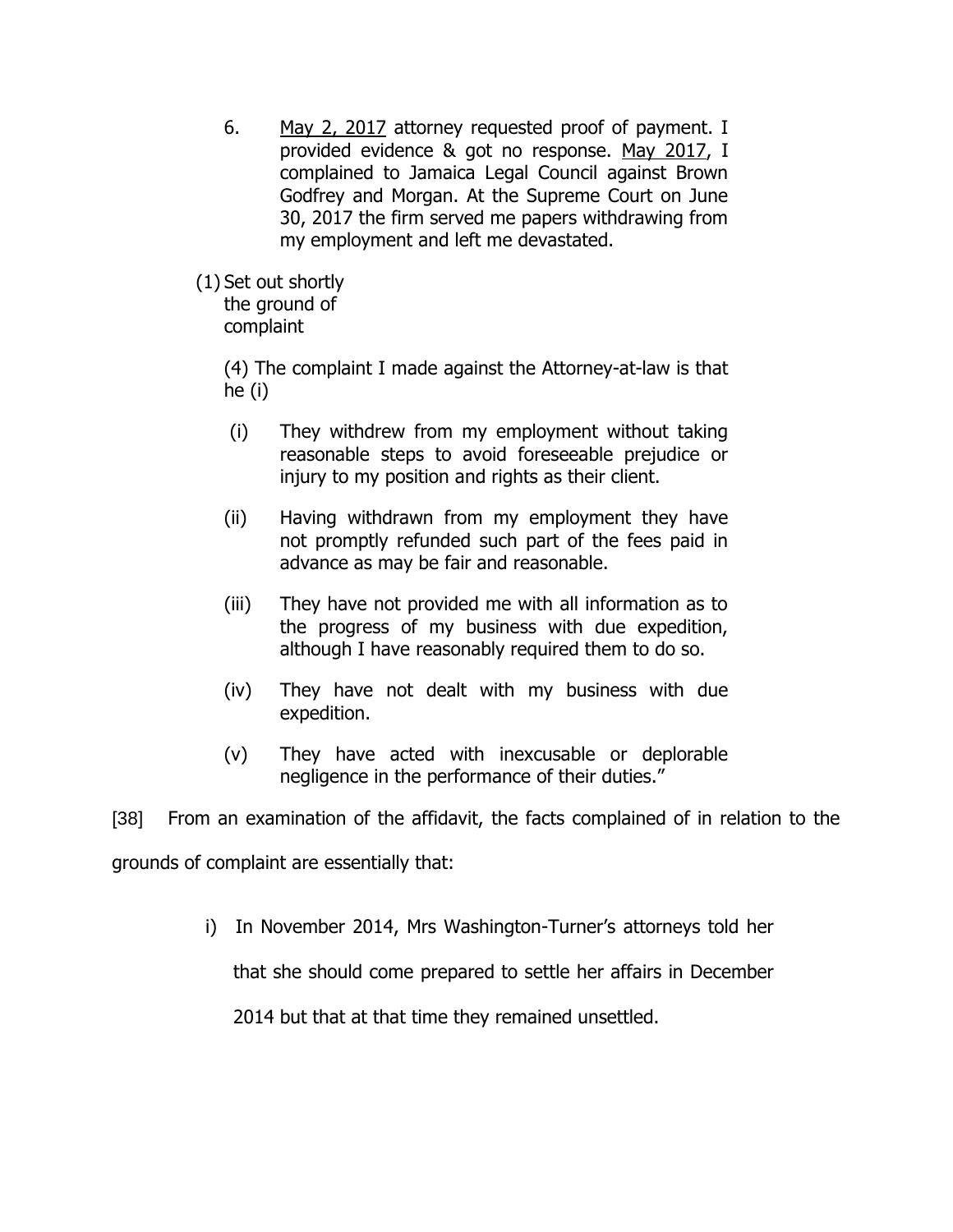- ii) Between January to December 2015 the scheduling of the mediation was delayed.
- iii) On 23 June 2016 mediation was held, however no agreement was made and the mediation report was not filed. Mrs Washington-Turner made several enquires but was ignored.
- iv) On 2 May 2017, the attorneys requested proof of payment which was provided but no response was received.
- v)In May 2017, a complaint was made to the Disciplinary Committee of the General Legal Council.
- vi) On 30 June 2017, Mrs Washington-Turner was served with papers of the attorneys' withdrawal from her matter.

[39] The above statements do not provide much of an explanation of the surrounding circumstances. For example, while Mrs Washington-Turner stated that she had retained the attorneys, there is in fact no statement in the affidavit of what they were retained to do. Accordingly, based on the affidavit evidence, the Disciplinary Committee could not be faulted for having found that there was no such statement as to the terms of the retainer. That omission would also have materially affected the evaluation of the grounds of complaints. In my view, the issues arising from the facts would not have been sufficiently and clearly outlined and so, on the basis of the affidavit, the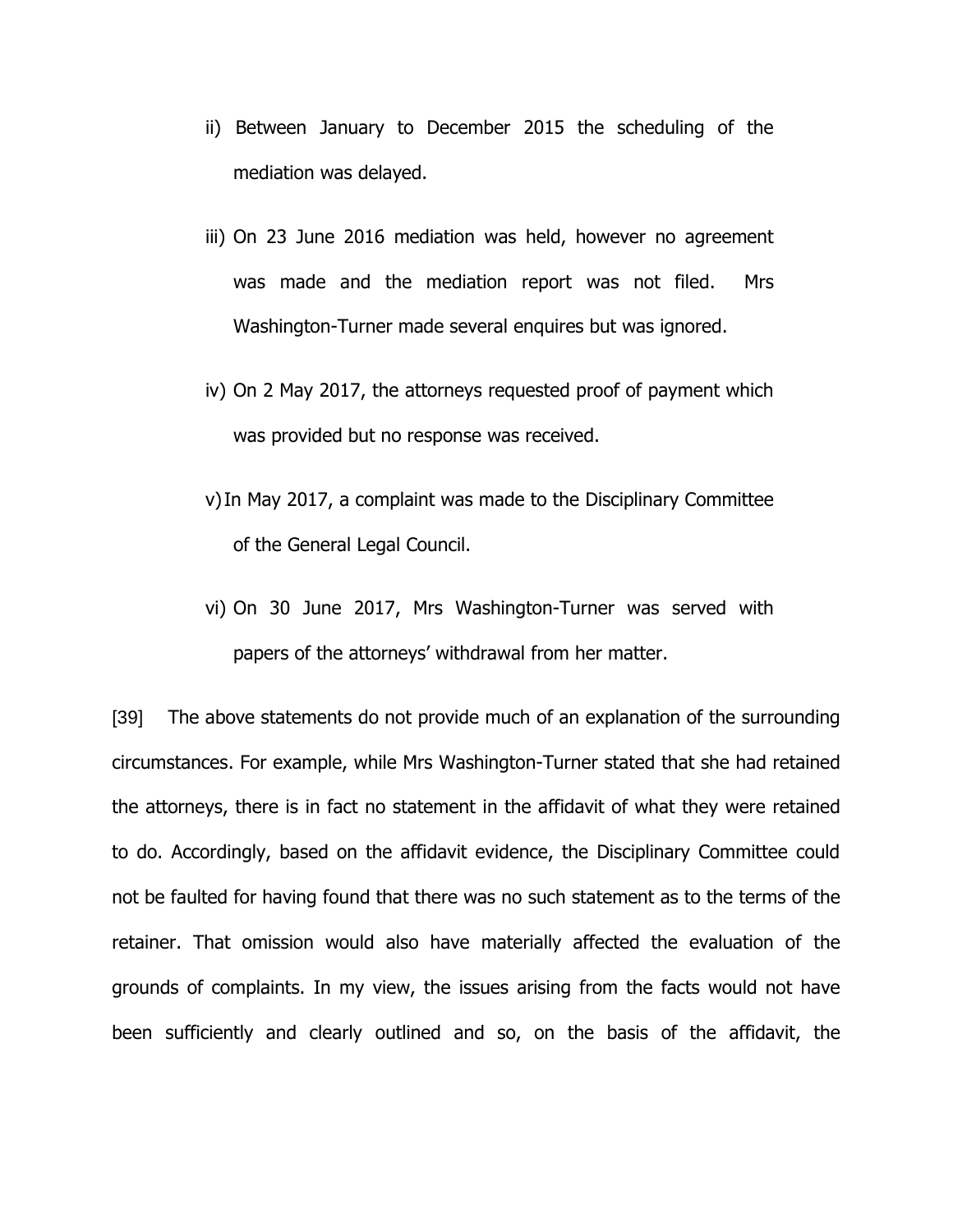Disciplinary Committee cannot fairly be faulted for finding that there were insufficient facts to ground a *prima facie* case.

[40] Depending on one's view of the relevant rule, it might have been open to the Committee to have invited the provision of further information prior to arriving at its decision. Additionally, had deemed it fit, it could possibly have allowed for the filing of a further affidavit to provide additional information. In this case, that was not done. As previously observed, however, the making of those decisions fell within the sole discretion of the Disciplinary Committee and no error of principle can be discerned on their part to form a basis on which I could fairly say that it acted incorrectly.

#### B. The documentary evidence

[41] I will now endeavour to set out some of the information that can be gleaned from the documents which were before the Disciplinary Committee in relation to the specific grounds of complaint.

# Complaint i: they withdrew from my employment without taking reasonable steps to avoid foreseeable prejudice or injury to my position and rights as their client.

[42] Apart from the very sparse facts set out in the affidavit, there is no additional information contained in the several letters and documents which speak to the termination of the firm's retainer. In light of this fact, it was not unreasonable for the Disciplinary Committee to have found that a *prima facie* case had not been made out on this compliant on the basis of insufficient facts. There were also insufficient facts to determine what, if any, prejudice had been suffered by Mrs Washington-Turner.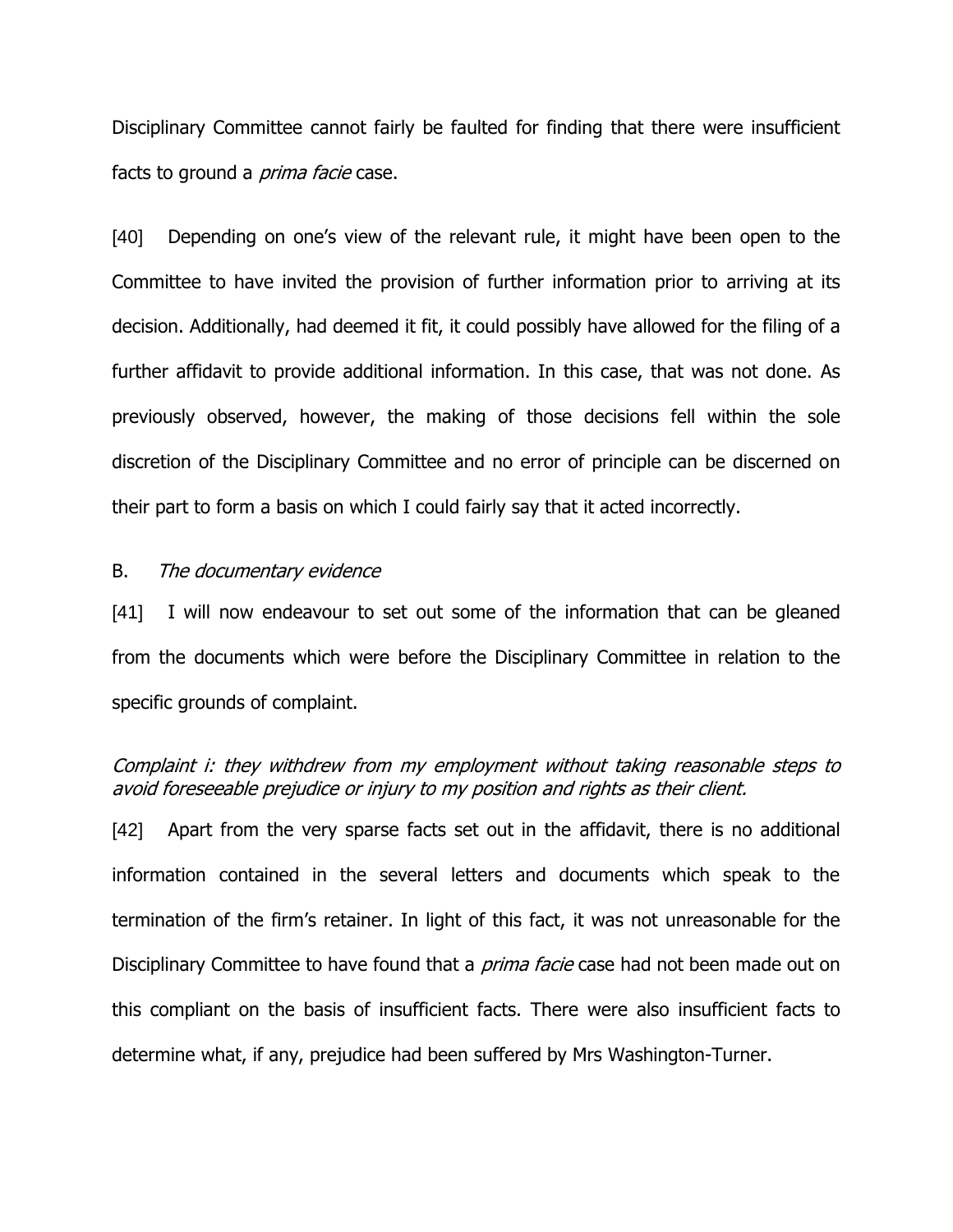[43] Ms Larmond submitted that the withdrawal of the firm could be deemed to be linked to Mrs Washington-Turner's making a complaint against it. The direct linking of the two facts was not information that was before the Disciplinary Committee but rather might be an inference which could be drawn based on the timeline within which the complaint was filed and the retainer terminated. It is not an unreasonable inference. Further, we cannot say that a termination of a retainer as a consequence of the filing of a disciplinary complaint would be unreasonable on the part of an attorney, such a complaint being tantamount to an expression of no confidence in or distrust of the attorney, which would go to the heart of the attorney/client relationship. Orders are regularly granted by this court and the Supreme Court for attorneys to remove their names from the record on this very basis. A new attorney was retained by 3 July 2017 and no prejudice to Mrs Washington-Turner has been demonstrated.

# Complaint ii: having withdrawn from my employment they have not promptly refunded such fees paid in advance as may be fair and reasonable.

[44] In an email dated 9 May 2017, sent from Mrs Washington Turner to Miss Dahlia Davis, the following averment is contained:

> "I am bringing this urgent matter to your attention. I retained **Brown, Godfrey and Morgan, Attorneys-atlaw** since **December 2013**, to represent me in court and they have not done their job. They have taken my money as evidenced in the most recent **email** exchanged below, dated May 3, 2017."

[45] Also attached to the above email thread, is an email dated 2 May 2017, from Mr Canute Brown to Mrs Washington-Turner inviting information in regards to payments made. It states: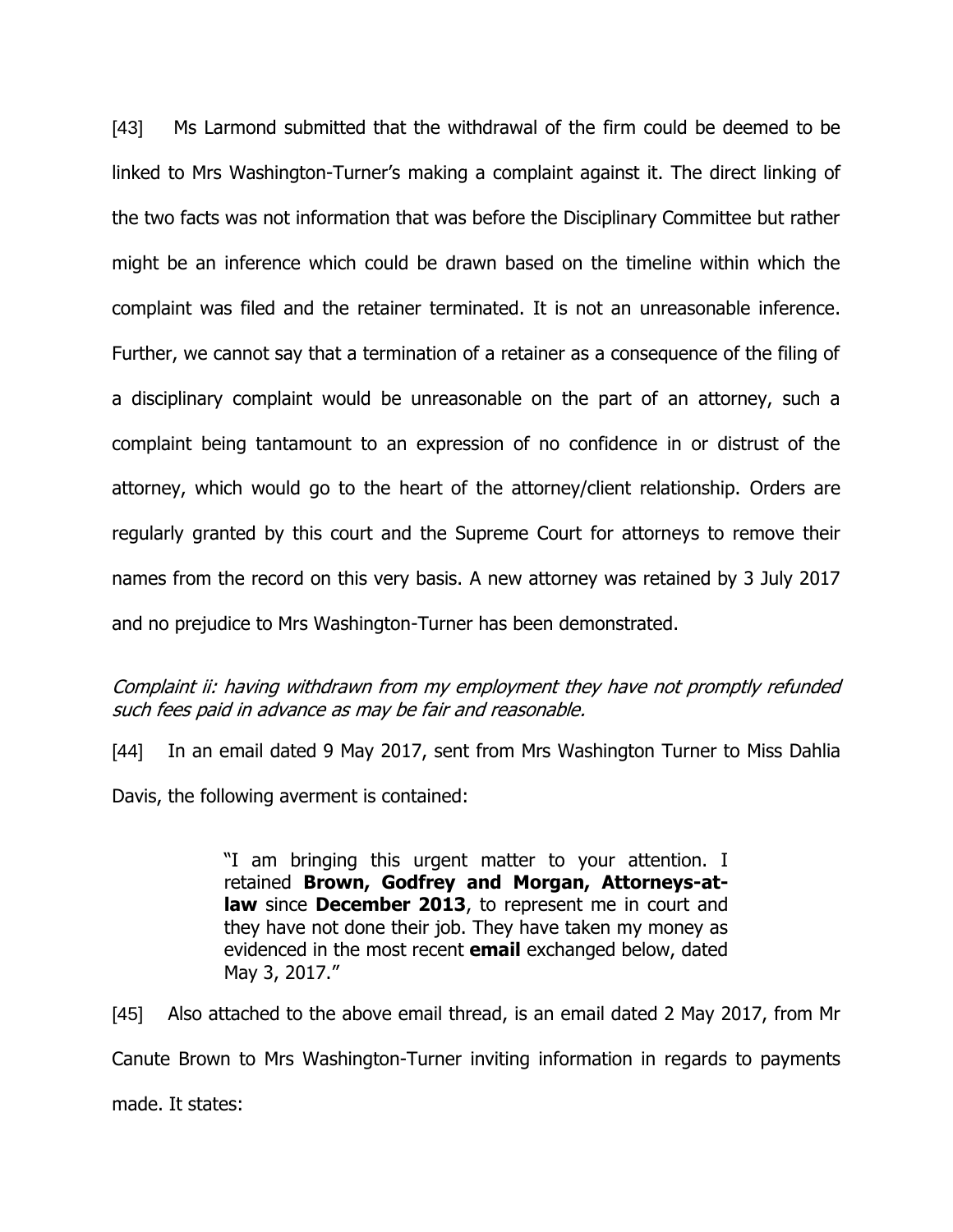"Please provide us with details of all payments of fees for dealing with your case in the Parish Court (Resident Magistrate's) Court and the Supreme Court, including Mediation as soon as possible."

[46] Mrs Washington-Turner replies to that email on 3 May 2017, by outlining the payments made to the attorneys. She states that her record indicated a total of five payments and itemizes them: (i) The sum of \$70,000.00 paid as retainer fee on 2 December 2013. There is stated to be a balance of \$80,000.00. (ii) The sum of \$95,000.00 receipt dated 13 January 2014. No balance is indicated. (iii) The sum of \$80,000.00 receipt dated 17 December 2014. No balance is indicated. (iv) The sum of \$45,000.00 receipt dated 22 June 2016. No balance is indicated, however the receipt contains the following notation, "[i]n Kingston, re Supreme Court/ & Court/ Mediation". And; (v) The sum of \$12,500.00 receipt dated 22 June 2016, which indicates "paid in full". This receipt contains the notation "[i]n Kingston, re Supreme Court / Mediation & Supreme Court".

[47] There is also an email dated 10 May 2017 that was sent by Mrs Washington-Turner to Miss Dahlia Davis. It commences with the following complaint:

> "I am forwarding to you the following letter I sent to the Supreme Court as my lawyers have been negligent in carrying out their duties and responsibilities to represent me in court. **I pay them very well and in full**. They have allegedly been obstructing justice by preventing my case from going through the Supreme Court. After I made nine (9) trips to and from the States and Jamaica to settle the family matter of house and land in Westmoreland, it is still not settled…

> After I made seven (7) trips to attend court and pay taxes on the land and oversee repairs to my house and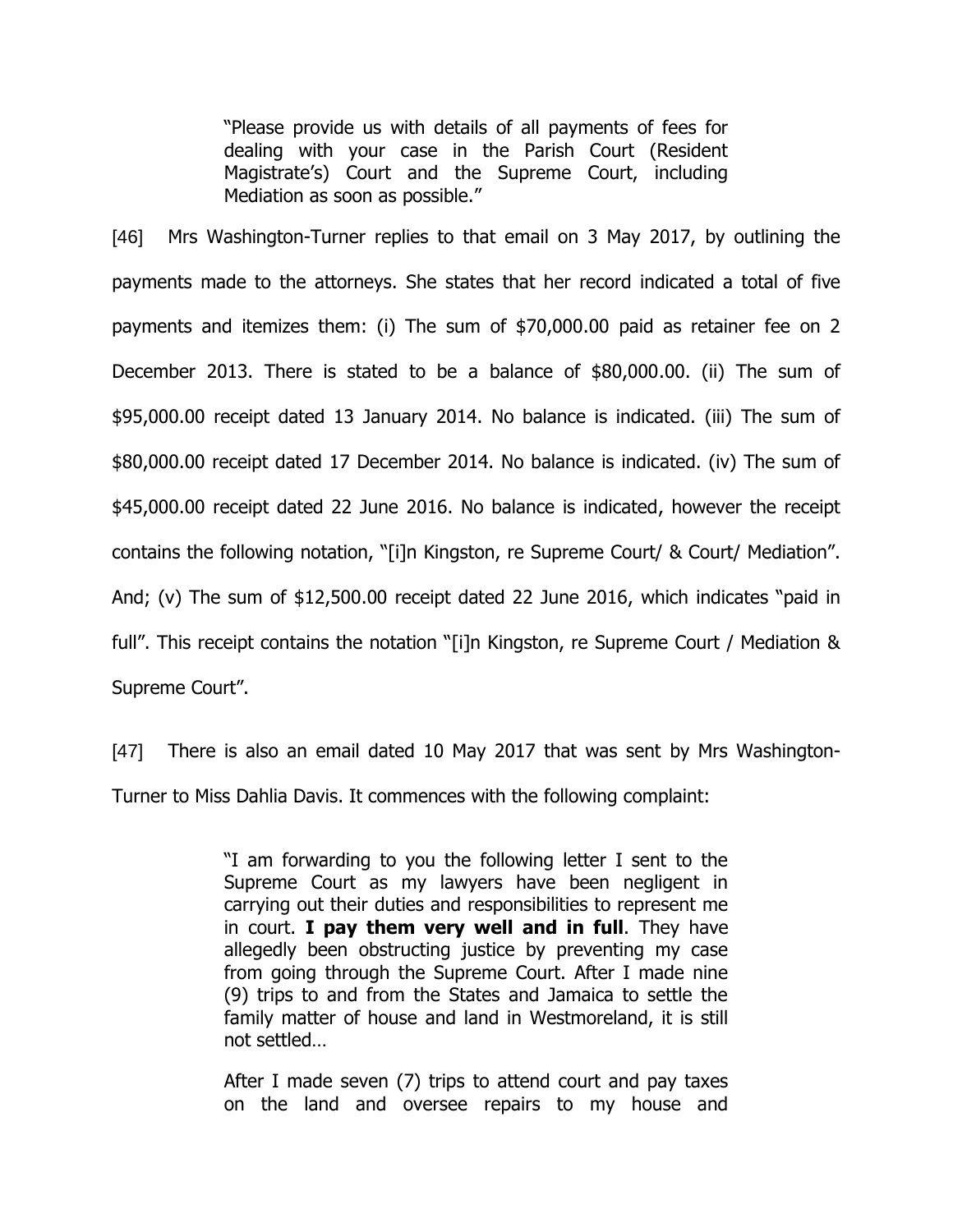developments I make on the property, there are no tangible accomplishments on the part of my lawyers. Each time I come to Jamaica since the tragic incident in December 2013, I have to stay at hotels for fear of my life.

In February 2015, Attorney Brown realised another court session was going to be scheduled during that month. He acknowledged that all those court dates were being set as a trap for me to spend all my money, and he informed me there was no need for me to be there." (Emphasis supplied)

[48] The above information and circumstances, in my view, leave uncertain the issue of whether Mrs Washington-Turner was entitled to a refund. They fail to set out explicitly what were the attorney's fees charged and any other miscellaneous charges, if any, in relation to the services rendered. While it could be reasonably inferred from the documents that Mrs Washington-Turner retained the attorneys to represent her, broadly speaking, in court proceedings, there are no facts as to the ambit of the retainer. Further, while there seem to have been several court hearings, it is unclear how many there were. The Disciplinary Committee, in these circumstances, and against the background of this inconclusive information, could not reasonably be faulted for having found the facts before them insufficient to make out a *prima facie* case, as that conclusion has clearly been demonstrated in relation to this ground.

# Complaint iii: they have not provided me with information as to the progress of my business with due expedition, although I have reasonably required them to do so.

Complaint iv: they have not dealt with my business with all due expedition.

[49] There is an email thread sent from Mrs Washington-Turner making enquiry of and providing information to Mr Canute Brown. In the email dated 6 July 2016 the following is stated: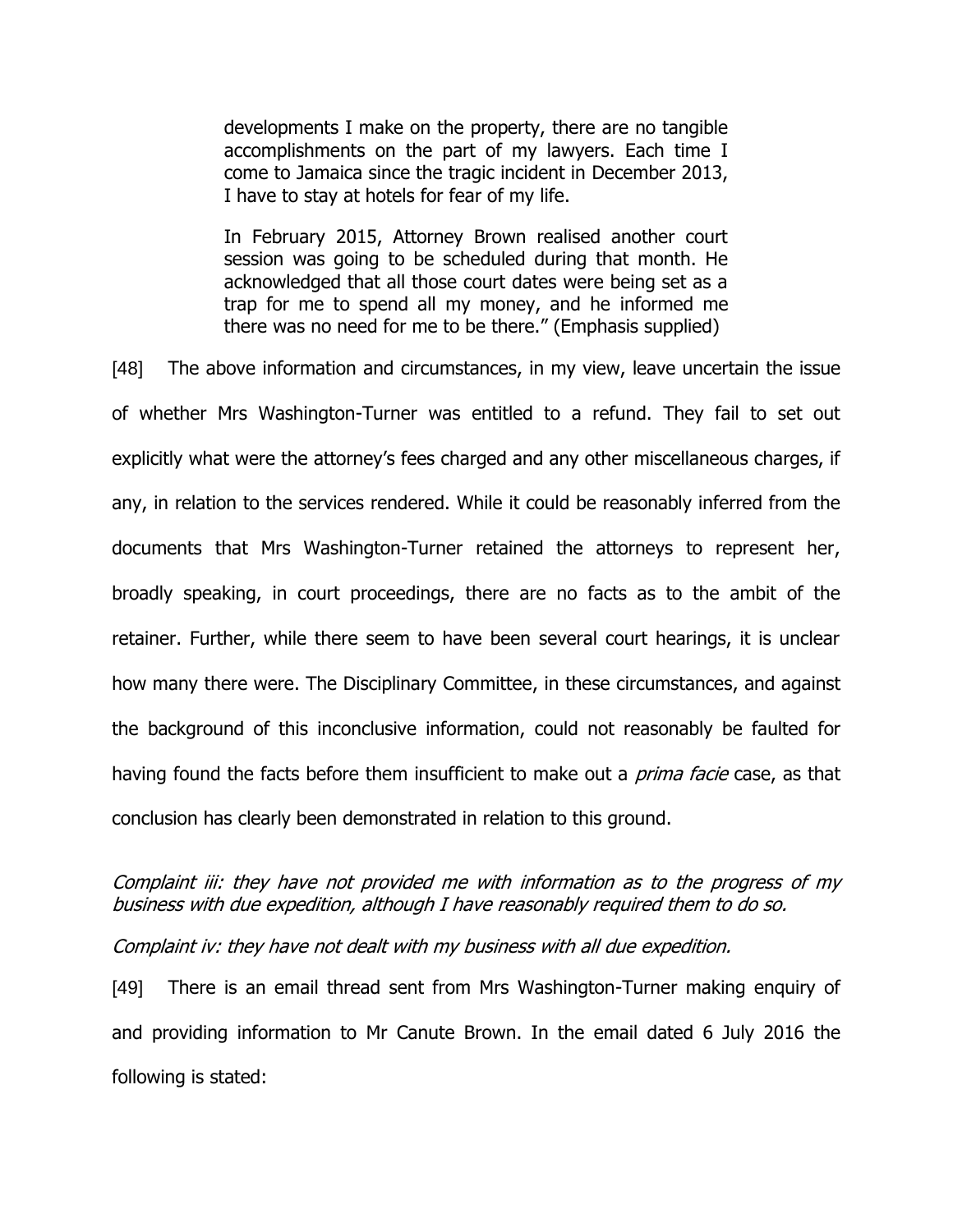"Good morning. I am forwarding pertinent information you will need in order to expedite my case in the Supreme Court

Also in the email dated 25 July 2016:

"Please let me know at what point we are in the process of resolving my case in the Supreme Court? Also, let me know if you need any additional information from me."

[50] Following these email messages is a letter dated 12 April 2017, which Mrs Washington-Turner addressed to the mediator. In the ultimate paragraph of the letter she requested of Mr Canute Brown that her case be expedited and expressed the sentiment that she had suffered "far too long and hard". She invited the attorney to respond by 24 April 2017. At the end of the letter, it is indicated that Mr Canute Brown was copied on that email.

[51] In another email dated 20 April 2017 sent from Mrs Washington-Turner to Mr Canute Brown, she states:

> "Kindly make note of the letters I sent you April 12 and 19, 2017. Be reminded they require your response to **Matters regarding my case with the Supreme Court**, no later than **Monday, April 24, 2017**.

Awaiting a prompt reply." (Emphasis as in original)

[52] Subsequently, in another email dated 3 May 2017, Mrs Washington-Turner

enquires of Mr Canute Brown and informs him of matters as follows:

"Did you receive my letter dated May 1, 2017 requesting information regarding my Case in the Supreme Court? I am awaiting your response to said letter.

However, I will briefly respond to your letter dated May 2, 2017. I will not avoid, neither will I ignore your request for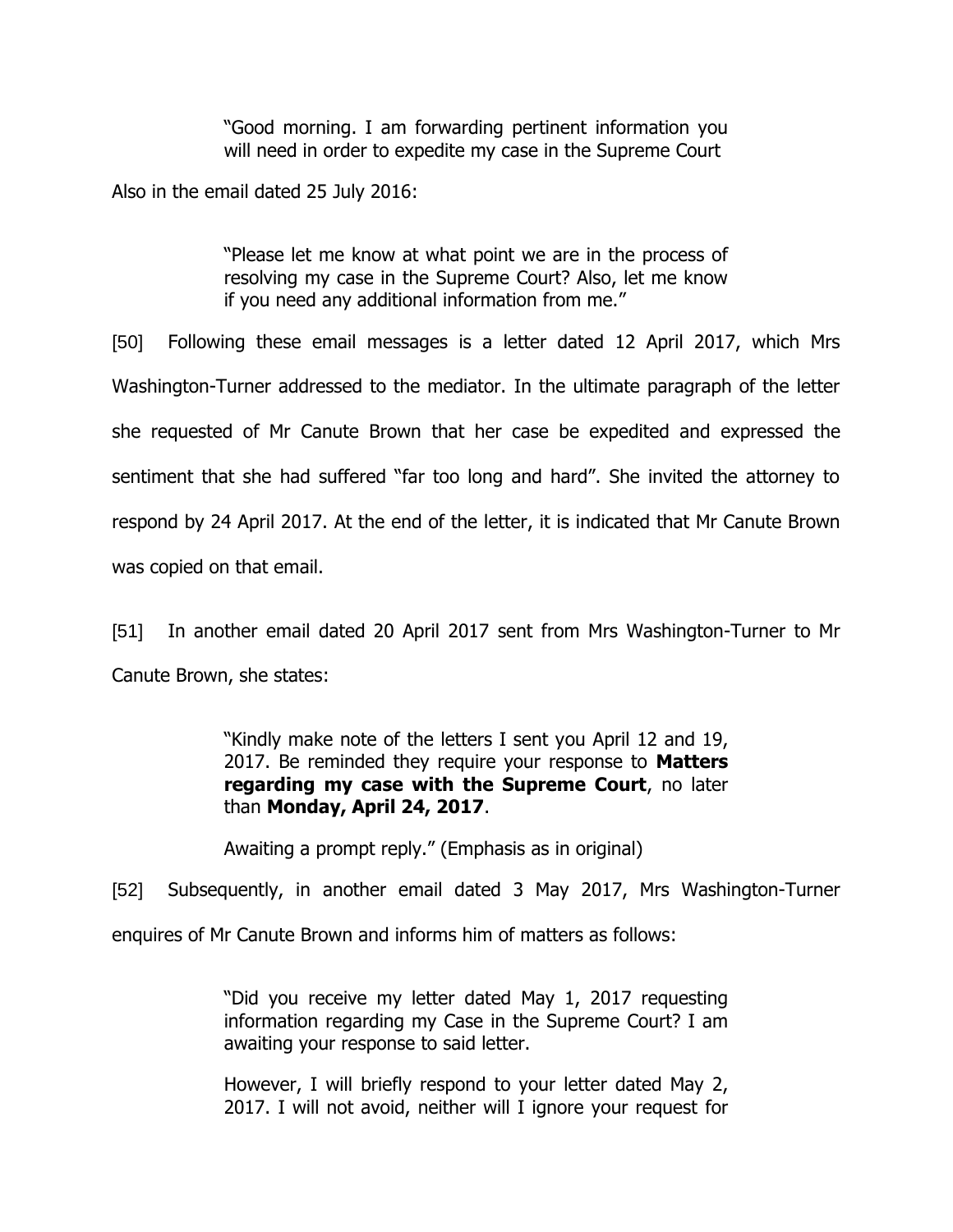information regarding payments I have made to your firm since the day I retained you to represent me in the courts."

[53] In an email dated 10 May 2017 from Mrs Washington-Turner to Miss Dahlia

Davis, the averment contained therein stated:

"Mediation was held on June 23, 2016. I made numerous requests, by email and telephone, for Mr. Brown and Mr Morgan to provide me with information with regards to my case in court. File the Mediation Report, I keep telling them and they always come back with a phony excuse."

[54] In a further email dated 22 May 2017 Mrs Washington-Turner forwarded to Miss

Dahlia Davis a letter that she sent to the Supreme Court. It reads as stated below:

"I retained Attorney Canute Brown and his team of lawyers Brown, Godfrey and Morgan and have paid them in full. However, I would greatly appreciate the update from you, as it is taking my team of lawyers some time to get an update on my case."

[55] In an email dated 17 May 2017 that Mrs Washington-Turner sent to Dahlia Davis

on 22 May 2017 it is stated:

"1. I will be very thankful to have my Court Date of June 30, 2017 at 11:30 AM in writing (email) with courtroom number, etc. A representative of the Court, instrumental in getting me this date suggested I have my attorneys obtain additional information concerning my case/date and forward me an email. I followed directions and have not yet heard from the attorneys."

[56] On the other hand, however, there is communication from the firm which calls

into question the accuracy of the alleged lack of communication. I will consider these in

terms of the year in which they were written.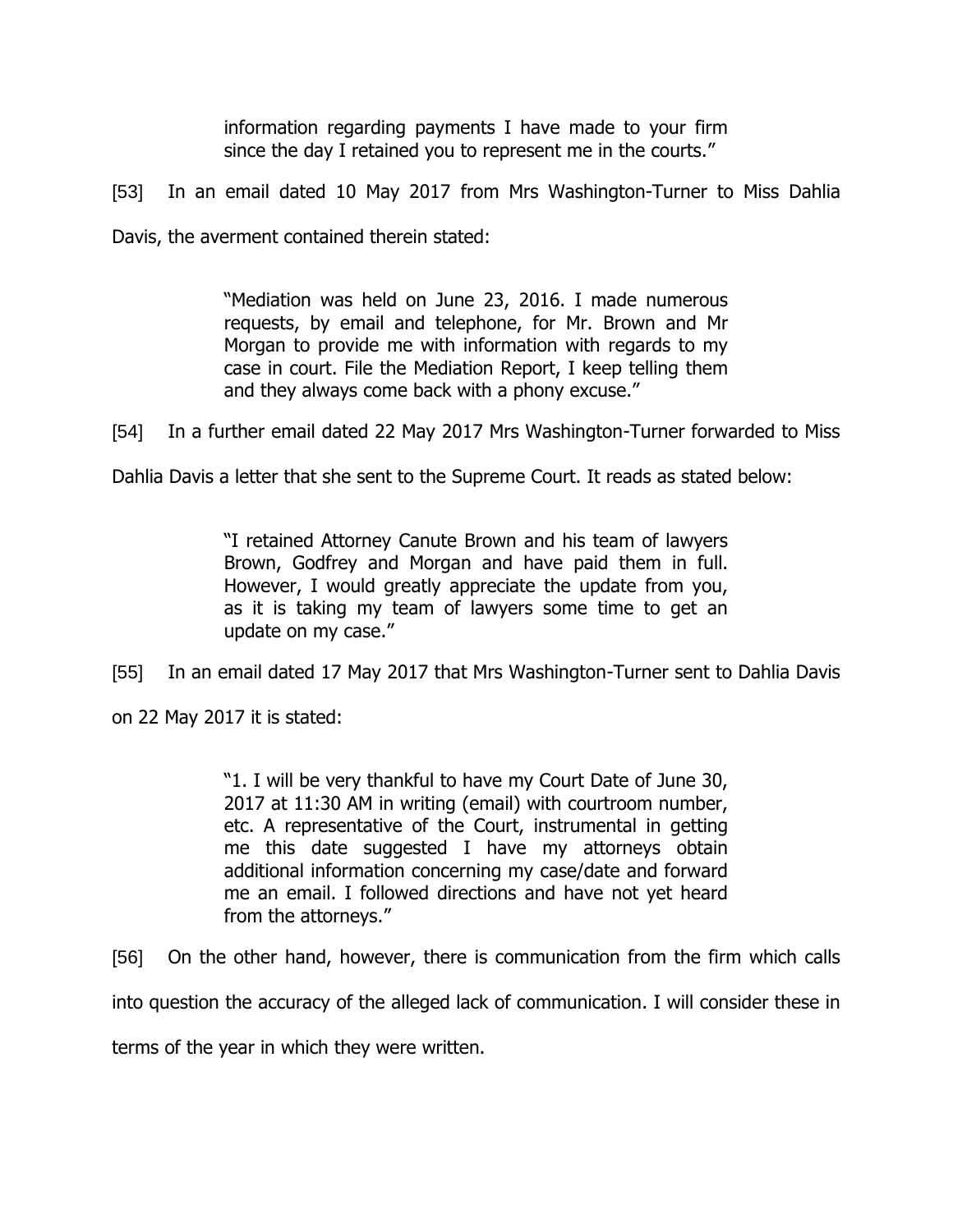## 2014

[57] In 2014 there is a letter written to the Superintendent of Police for the Westmoreland, dated 17 December 2014, that is copied to Mrs Washington-Turner.

## 2015

[58] In the year 2015, there is an email from the firm dated 26 August 2015 that gives the following details:

"Dear Mrs Washington-Turner

Re: Laurel Washington-Turner vs Albert Washington

The Defendant in the matter at caption has filed a Defence to the Claim.

The next step is for the Court to refer the matter to Mediation.

Mediation must be held within three months after the matter has been referred. That is in accordance with… the Civil Procedure Rules of 2002.

We anticipate that the Mediation will not be held before December 2015. The Court is on vacation from July to September 16, 2015. The referral to Mediation will not be done until a date until after the  $16<sup>th</sup>$  of September, 2015..."

### 2016

[59] The year 2016 showed similar correspondence as letters from the firm dated 28

April, 9 and 16 May 2016 (set out seriatim) indicate:

"Dear Mrs Washington-Turner.

Attached, please see Referral to Mediation Form.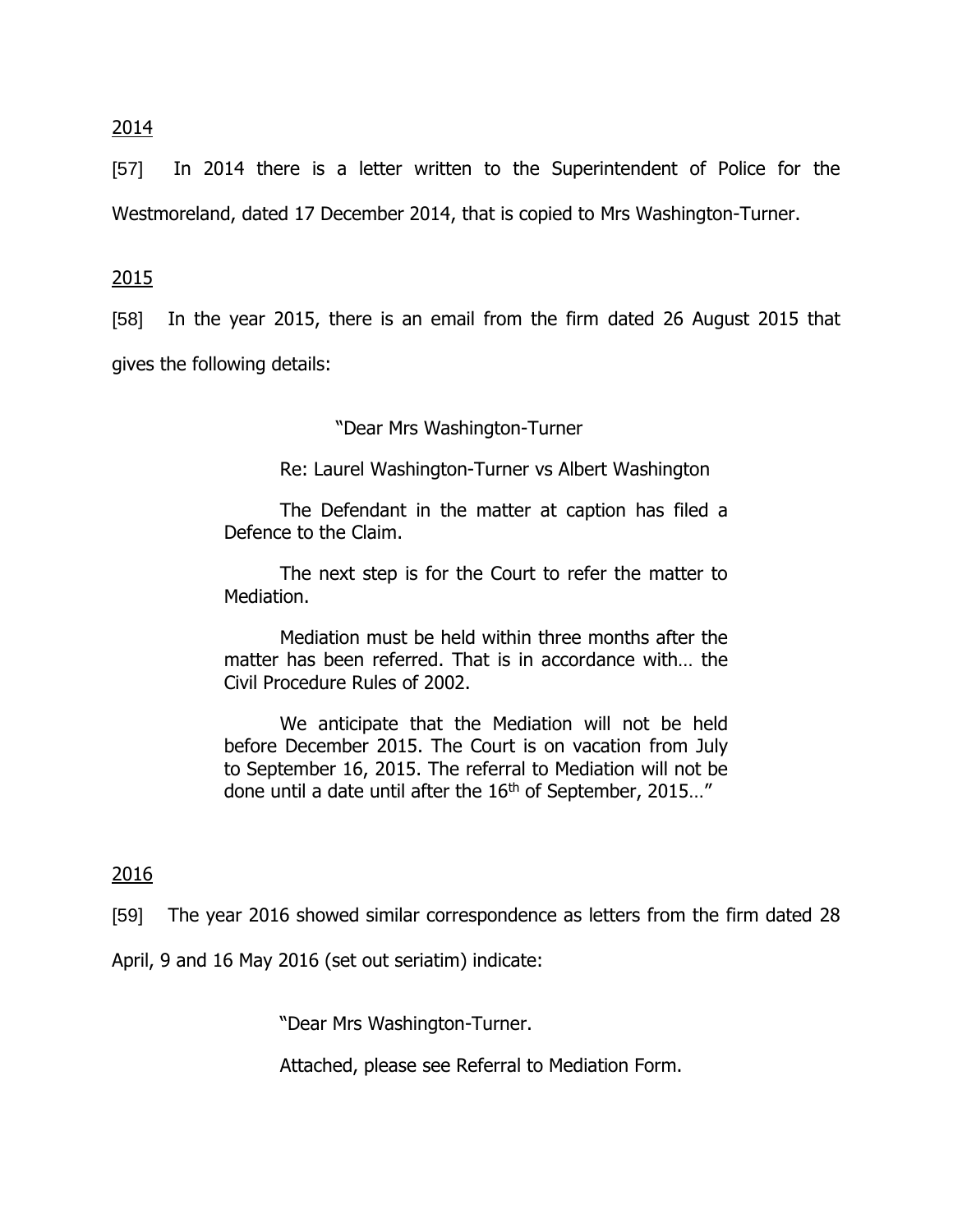Even though June is the stipulated deadline, we can extend the time. Pleas [sic] indicate to us a convenient time after June, July or September as Court is on legal holiday in August.

We will confer with the Attorneys on the other side to agree on a Mediator and a date.

We look forward to hearing from you soon and will keep you updated as time progresses…"

"Good day Miss. Washington,

Please see attached a referral to mediation form.

We ask that you suggest a date for the mediation between now and the  $27<sup>th</sup>$  of June 2016 as the deadline to agree on a date is the  $27<sup>th</sup>$  of June (which is indicated on the attached form). Please indicate to us as soon as possible a convenient date for you to come to Jamaica for the mediation…"

"Good day Ms. Washington

I have consulted with the Defendant's Attorney and it appears that the  $6<sup>th</sup>$  of June 2016 will not be a convenient date for them.

However [I] would suggest that you book your flight for the second to last week in June.

Please keep in mind that the deadline for the mediation is the 27<sup>th</sup> of June 2016.

I sincerely apologize for any inconvenience this may have caused you…"

[60] To give a fuller picture about the correspondence and information passing between the firm and Mrs Washington-Turner in 2016, it is necessary to make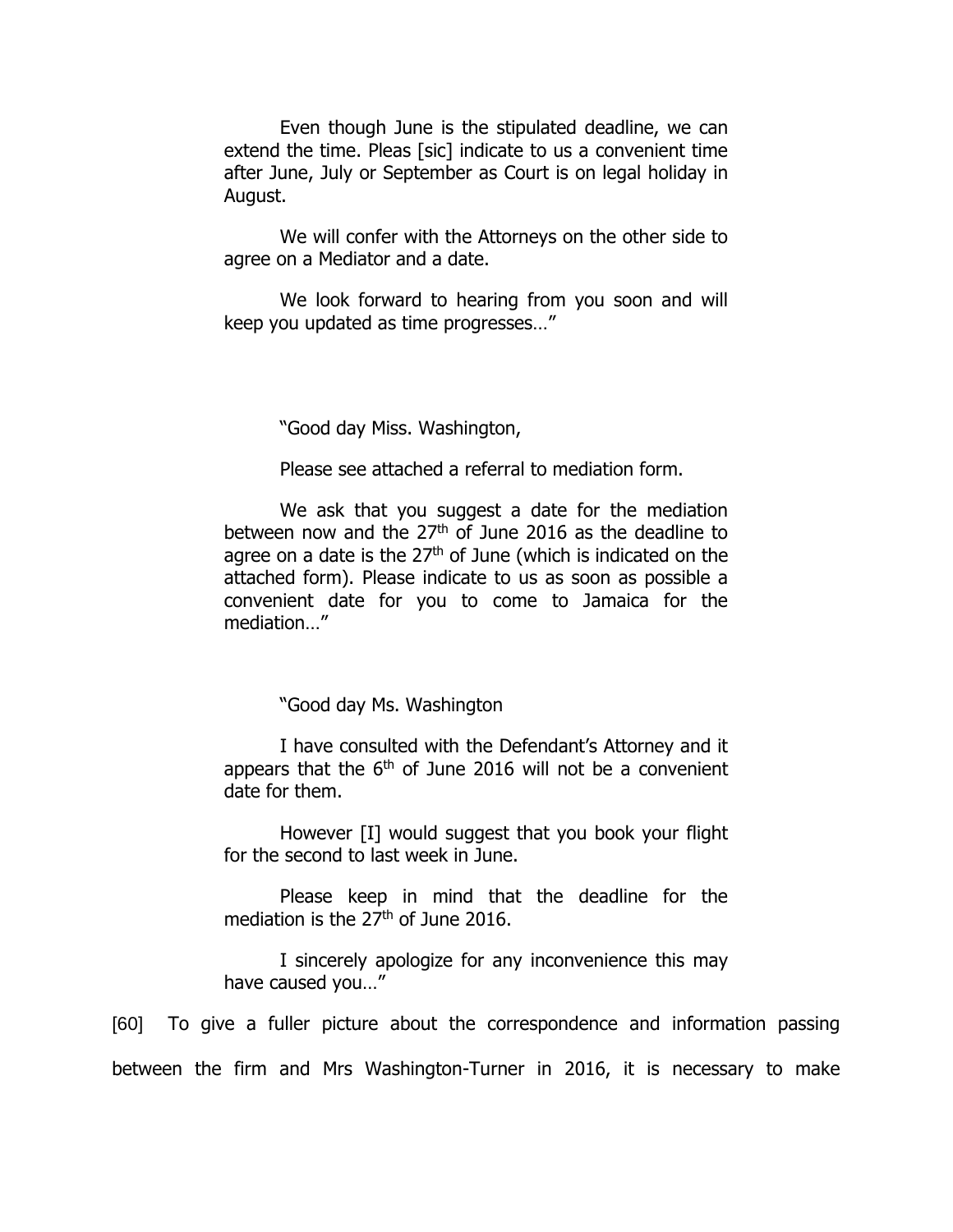reference to her email messages to the firm of 28 March and 2 May 2016, which read as follows:

"Attorney Brown,

Good morning, and **thank you** for the progress being made in my case.

# **Mediation date is Tuesday, May 3, 2016**.

Ms. Woolery, please note the revision made in Mediation date and see if that works for Attorney Brown.

**Thank you** very much, and please let me hear from you as soon as possible…" (Emphasis as in original).

[61] In her email dated 2 May 2016, to the firm, Mrs Washington-Turner ended with

the following words:

"…Thank you very much Atty. Brown. Please let us get this matter settled as soon as possible.

Kindly let me hear from you as soon as possible, and best wishes, Sir…"

2017

[62] By way of email dated 13 February 2017, the firm wrote to Mrs Washington-

Turner as follows:

"Good day Mrs Washington-Turner,

We are still awaiting a court date in your matter. As soon as we obtain same you will be informed."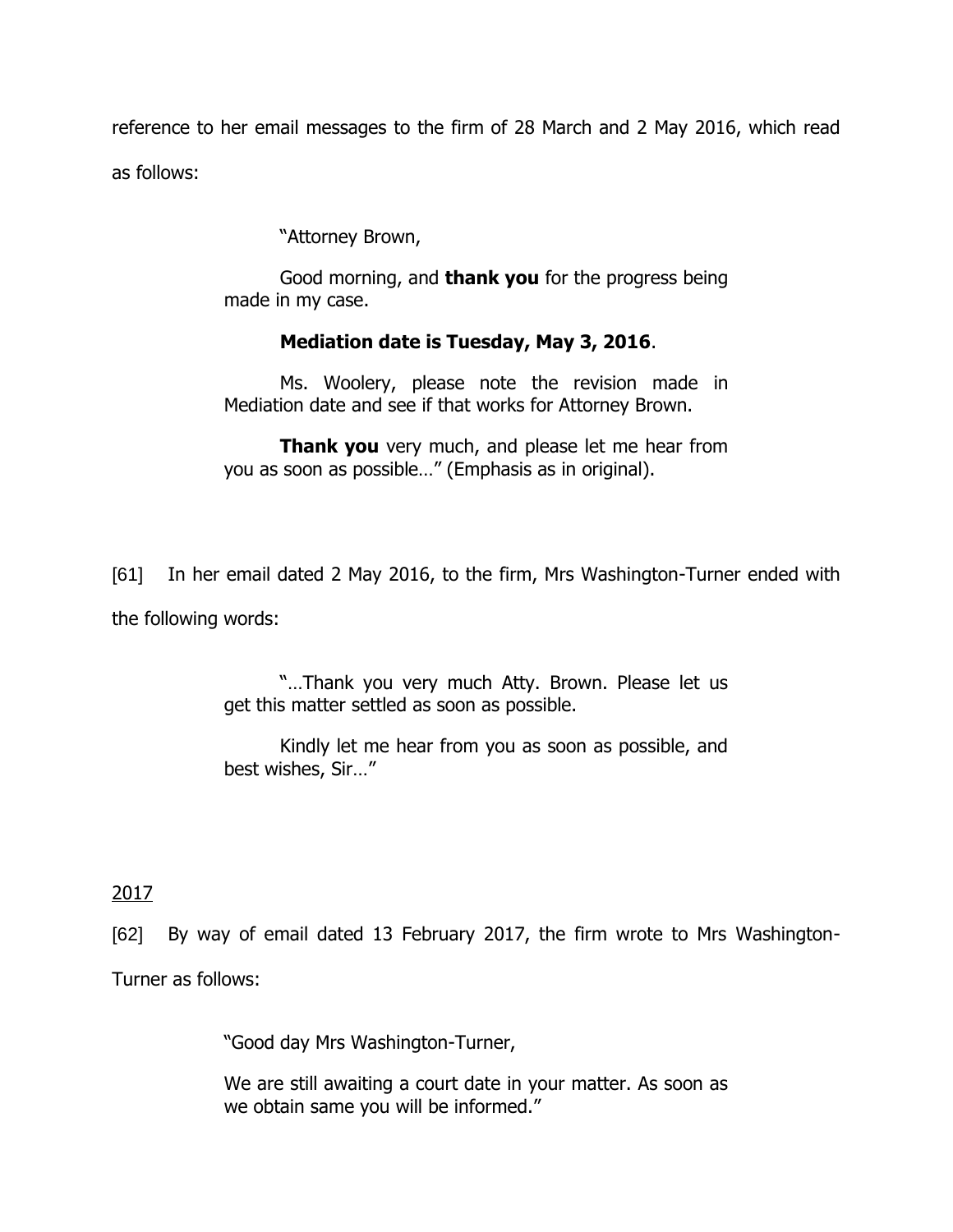[63] Similarly, on 29 March 2017 the firm emailed Mrs Washington-Turner as follows:

"Good morning Ms Washington Turner

We will put your files together for the 4 April.

The mediation report must be filed by the mediator…"

[64] She also acknowledges receipt of an email from the firm dated 2 May 2017 among other things, querying payment of fees. Mrs Washington-Turner complained to the GLC about the firm that same month.

[65] In her submissions to this court concerning the question of whether the firm had dealt with the court matter with due expedition, Ms Larmond had asked the court to consider that litigation is conducted in accordance with a framework stipulated by the Civil Procedure Rules. It is, in my view, also important to bear that framework in mind in considering the issue of the provision of information on the progress of the client's business. That framework incorporates certain timelines and places different responsibilities on claimant, defendant, mediator and court administration. The Disciplinary Committee, whose members consist of senior, experienced attorneys-atlaw, would be well aware of this. On the material which was before the Committee, there was nothing to indicate any negligence or want of care on the part of the firm.

[66] However, these facts are gleaned from the various pieces of correspondence when they ought properly to have been grounded in the affidavit. The Disciplinary Committee was therefore not bound to have considered them. Having done so, however, the Committee must have discerned the pattern of communicating with the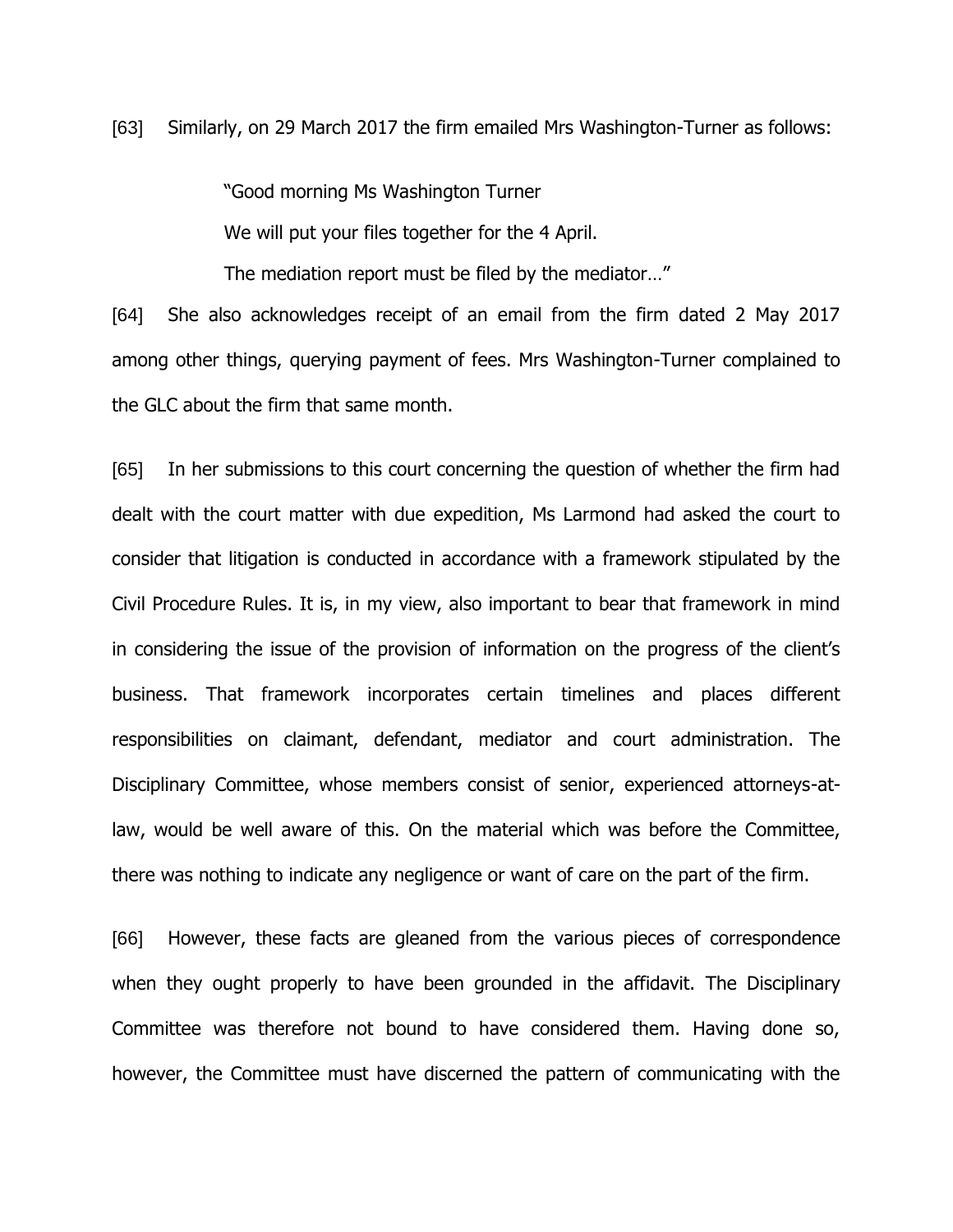client by the firm over the years and so it cannot fairly be faulted for having come to the conclusion that it did.

Compliant (v): they have acted with inexcusable or deplorable negligence in the performance of their duties.

[67] There are several emails in which Mrs Washington-Turner avers that the attorneys have failed to do their job. She states that she retained the firm since December 2013, to provide legal representation in court and that, although they have been paid, they have failed to do what they were employed to do. That reference is made in the letter dated 9 May 2017 from Mrs Washington Turner to Miss Dahlia Davis. In the letter dated 10 May 2017 sent via email from Mrs Washington Turner to Miss Dahlia Davis she reiterates that there has been no progress in her matter. Further, in the email dated 15 May 2017, sent from Mrs Washington–Turner to Miss Dahlia Davis, Mrs Washington-Turner avers that her attorney had failed to represent her at the mediation. From a perusal of the correspondence, this clearly was not so, her apparent dissatisfaction with the outcome notwithstanding.

[68] The problem posed in relation to the information required to support this ground of complaint, is that there are no facts stated in the affidavit as to what specifically the attorneys had failed to do, or in what respect they had been inexcusably or deplorably negligent in the performance of their duties. In fact, some of the correspondence previously reviewed would seem to raise serious question as the accuracy of that contention. In those circumstances, the Disciplinary Committee could not reasonably be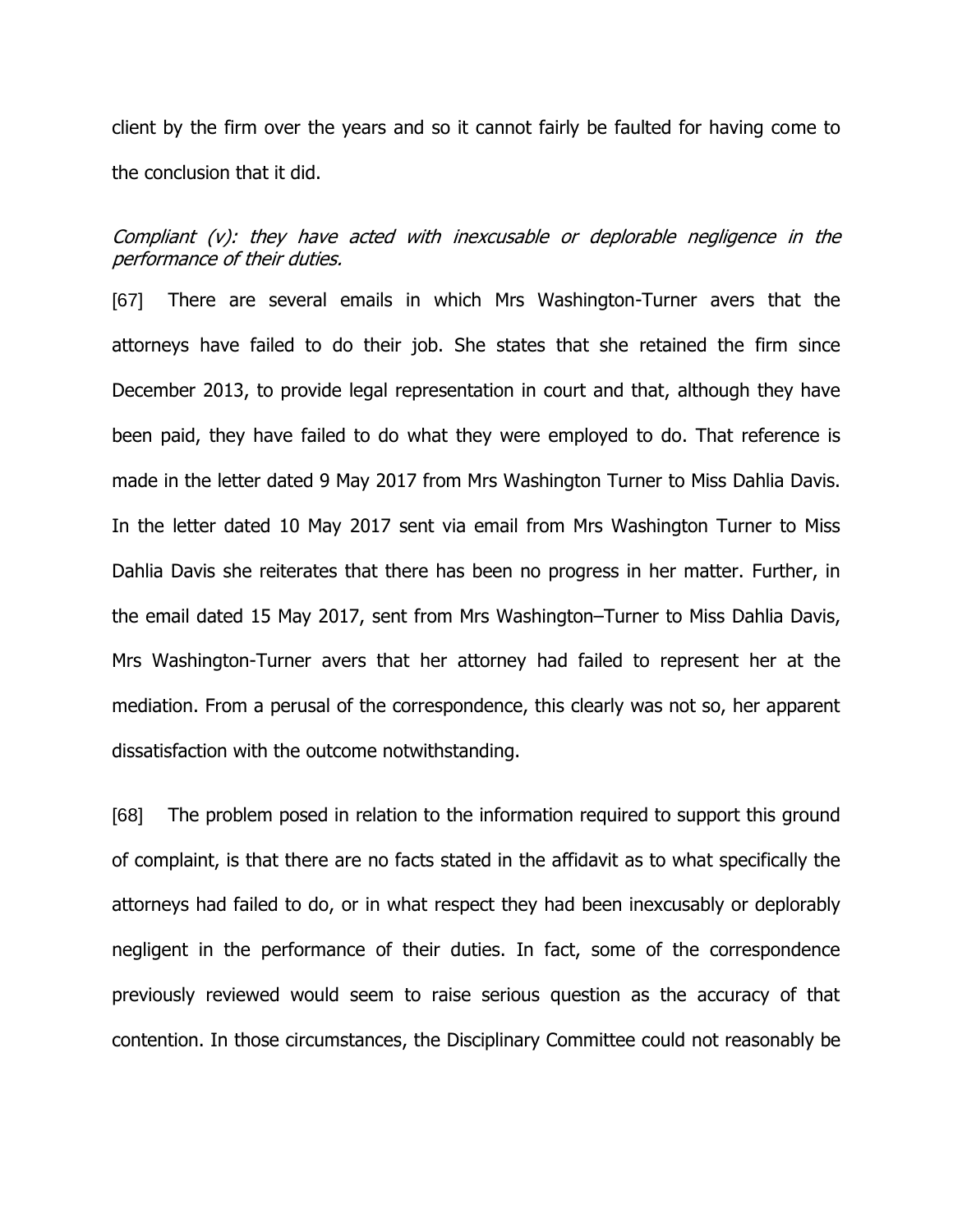faulted in its finding and decision that the facts were insufficient to establish a *prima* facie case with regard to this ground of the complaint.

[69] Additionally, some of the matters alleged by Mrs Washington-Turner seem, with respect, to raise the question of whether some of her allegations do not arise from her misunderstanding of various processes. Take, for example her contention (in paragraph [11] of this judgment) that the firm had been absent from a pre-trial review held on 3 October 2019. The fact of the matter is that, on her own case, the firm withdrew from representing her in June 2017.

[70] It should be mentioned as well that some of the documents referred to by both sides in this appeal were not put by Mrs Washington-Turner before the Disciplinary Committee. However, they were put before the court by her, with no objection taken by Ms Larmond, who, in fact, also referred to them. However, even if we were to disregard all the correspondence, the central finding of the Disciplinary Committee remains – that is, that the "facts" put forward do not support the allegations. One glaring example of this can be seen in the "facts" at paragraphs 1 and 5 of her affidavit in support of her complaint against the firm (previously set out at paragraph [37] of this judgment. These facts, as can clearly be seen, could have no bearing on a complaint of misconduct on the part of the firm. Rather, the difficulty observed in the documents put forward by Mrs Washington Turner before the Disciplinary Committee is that there is a misdirected focus on the factual background to her case in the Supreme Court instead